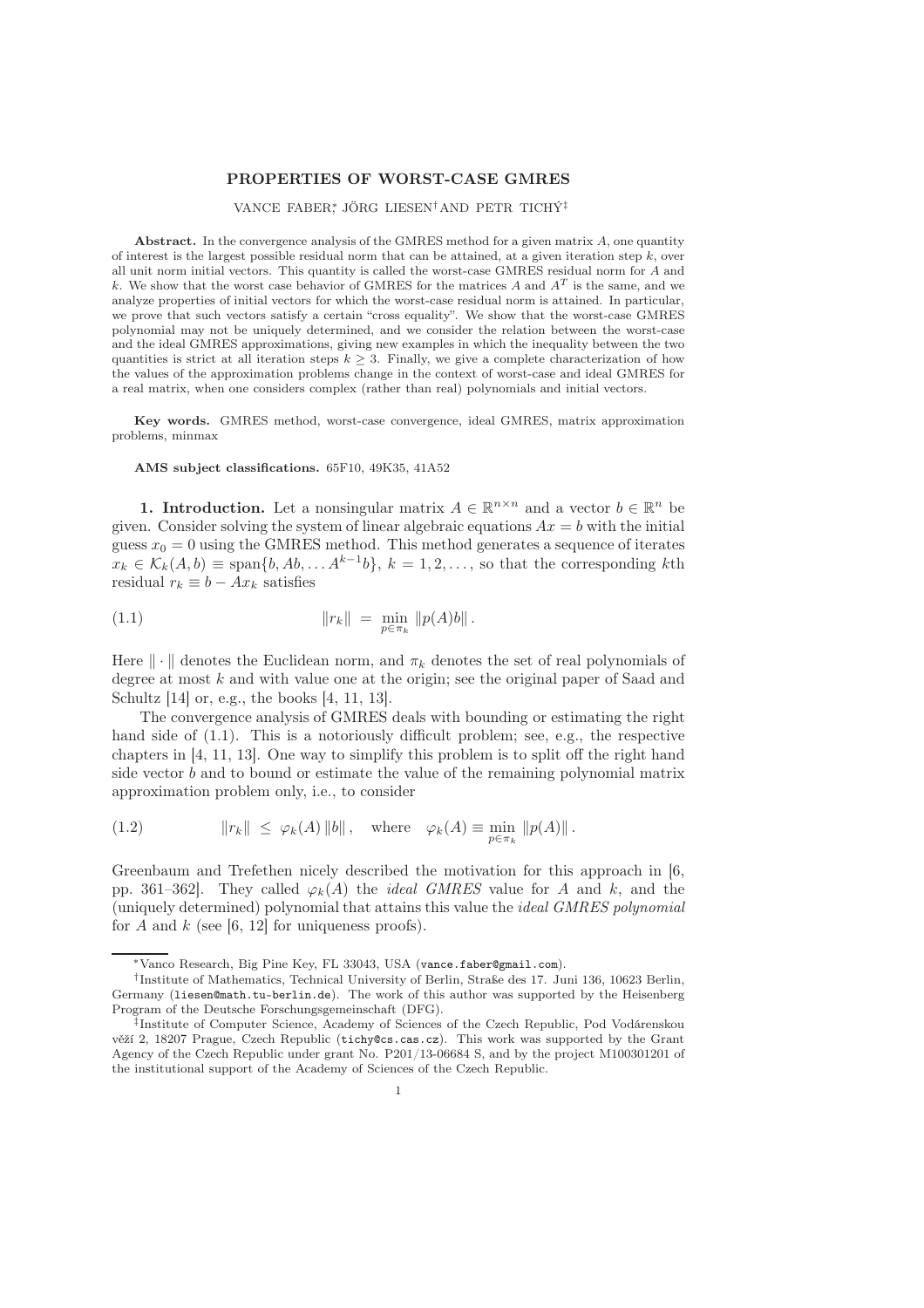Since the majority of the existing GMRES convergence results are (upper or lower) bounds on the ideal GMRES value  $\varphi_k(A)$ , it is natural to ask how far this value can be from an actual kth residual norm produced by GMRES. This question was formulated by Greenbaum and Trefethen in [6, p. 366], and it can be approached by looking at the following sequence of inequalities that holds for any given  $A \in \mathbb{R}^{n \times n}$ , integer  $k \geq 1$  and unit norm vector  $b \in \mathbb{R}^n$ :

(1.3)  
\n
$$
||r_{k}|| = \min_{p \in \pi_{k}} ||p(A)b||
$$
\n
$$
\leq \max_{||v||=1} \min_{p \in \pi_{k}} ||p(A)v|| \equiv \psi_{k}(A)
$$
\n
$$
\leq \min_{p \in \pi_{k}} \max_{||v||=1} ||p(A)v|| = \varphi_{k}(A).
$$

The value  $\psi_k(A)$  introduced in (1.3) is called the *worst-case GMRES* residual norm for the given A and k. It gives an attainable upper bound on all possible kth GMRES residual norms for the given matrix  $A$ . A unit norm initial vector and a corresponding polynomial for which the value  $\psi_k(A)$  is attained are called a *worst-case GMRES* initial vector and a worst-case GMRES polynomial for A and k, respectively.

Let us briefly summarize the most important previous results on worst-case and ideal GMRES (see [15, Sections 1–2] for a more detailed summary). First of all, if A is singular, then  $\psi_k(A) = \varphi_k(A) = 1$  for all  $k \geq 1$  (to see this, simply take v as a unit norm vector in the kernel of A). Hence only nonsingular matrices A are of interest in our context. For such A, both  $\psi_k(A)$  and  $\varphi_k(A)$  are monotonically decreasing sequences, and  $\psi_k(A) = \varphi_k(A) = 0$  for all  $k \ge d(A)$ , the degree of the minimal polynomial of A. Therefore, we only need to consider  $1 \leq k \leq d(A) - 1$ .

For a fixed k, both  $\psi_k(A)$  and  $\varphi_k(A)$  are continuous functions on the open set of nonsingular matrices; see [7, Theorem 3.1] or [2, Theorem 2.5]. Moreover, the equality  $\psi_k(A) = \varphi_k(A)$  holds for normal matrices A and any k, as well as for  $k = 1$  and any nonsingular  $A$  [5, 8]. Some nonnormal matrices  $A$  are known, however, for which  $\psi_k(A) < \varphi_k(A)$ , even  $\psi_k(A) \ll \varphi_k(A)$ , for certain k; see [2, 16].

As shown in [18], the ideal GMRES approximation problem can be formulated as a semidefinite program. Hence the ideal GMRES value  $\varphi_k(A)$  and the corresponding ideal GMRES polynomial can be computed by any suitably applied semidefinite program solver. In our computations we use the MATLAB package SDPT3, version 4.0; see, e.g., [17]. On the other hand, we are not aware of any efficient algorithm for solving the worst-case GMRES approximation problem. In our experiments we use the general purpose nonlinear minimization routine fminsearch from MATLAB's Optimization Toolbox.

Our main goal in this paper is to contribute to the understanding of the worst-case GMRES approximation problem (1.3). In particular, we will derive special properties of worst-case GMRES initial vectors, and we will show that (in contrast to ideal GMRES), worst-case GMRES polynomials for given A and  $k$  may not be uniquely determined. Furthermore, we will give some new results on the relation between worst-case and ideal GMRES, and on the tightness of the inequality  $\psi_k(A) \leq \varphi_k(A)$ . Finally, we give a complete characterization of how the values of the approximation problems in the context of worst-case and ideal GMRES for a real matrix change, when one considers complex (rather than real) polynomials and initial vectors.

In this paper we do not consider quantitative estimation of the worst-case GMRES residual norm  $\psi_k(A)$ , and we do not study how this value depends on properties of A. This is an important problem of great practical interest, which is largely open. For more details and a survey of the current state-of-the-art we refer to [11, Section 5.7].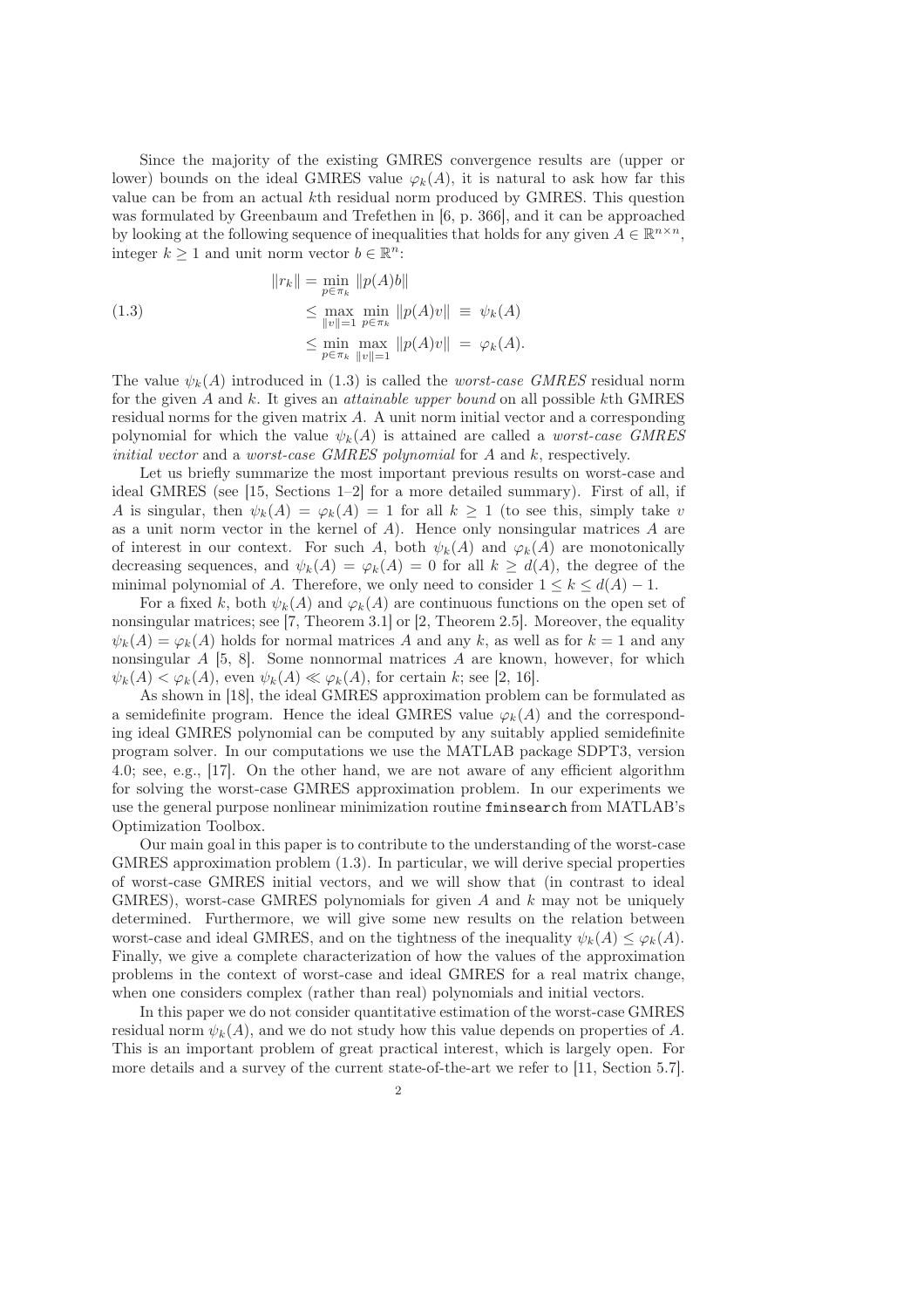2. The cross equality. In this section we generalize two results of Zavorin [19]. The first shows that  $\psi_k(A) = \psi_k(A^T)$  and the second is a special property of worstcase initial vectors (they satisfy the so-called "cross equality"). Zavorin proved these results only for diagonalizable matrices using quite a complicated technique based on a decomposition of the corresponding Krylov matrix. Using a simple algebraic technique we prove these results for general matrices.

In our derivation we will use the following notation and basic facts about GMRES. For any given nonsingular  $A \in \mathbb{R}^{n \times n}$  and  $b \in \mathbb{R}^n$  the sequence of GMRES residual norms  $||r_k||$ ,  $k = 1, 2, \ldots$ , is monotonically decreasing. It terminates with  $r_k = 0$  if and only if k is equal to  $d(A, b)$ , the degree of the minimal polynomial of b with respect to A, where always  $d(A, b) \leq d(A)$ . A geometric characterization of the GMRES iterate  $x_k \in \mathcal{K}_k(A, b)$ , which is mathematically equivalent to (1.1), is given by

$$
(2.1) \t\t\t r_k \perp A\mathcal{K}_k(A,b).
$$

When we need to emphasize the dependence of the kth GMRES residual  $r_k$  on A, b and k we will write

$$
r_k = \text{GMRES}(A, b, k)
$$
 or  $r_k = p_k(A)b$ ,

where  $p_k \in \pi_k$  is the kth GMRES polynomial of A and b, i.e., the polynomial that solves the minimization problem on the right hand side of (1.1). As long as  $r_k \neq 0$ , this polynomial is uniquely determined.

LEMMA 2.1. Let  $A \in \mathbb{R}^{n \times n}$  be nonsingular,  $k \geq 1$ , and let  $b \in \mathbb{R}^n$  be a unit norm vector such that  $d(A, b) > k$ . Let

$$
r_k = \text{GMRES}(A, b, k), \qquad s_k = \text{GMRES}\left(A^T, \frac{r_k}{\|r_k\|}, k\right).
$$

Then

$$
(2.2) \t\t\t\t ||r_k|| \le ||s_k||
$$

with equality if and only if

$$
\frac{s_k}{\|s_k\|} = b.
$$

As a consequence, if  $d(A, b) > k$ , then also  $d(A^T, r_k) > k$ .

*Proof.* Consider any unit norm vector b such that  $1 \leq k \leq d(A, b)$ . Then the corresponding kth GMRES residual vector  $r_k = p_k(A)b$  is nonzero. The defining property (2.1) of  $r_k$  means that  $\langle A^j b, r_k \rangle = 0$  for  $j = 1, ..., k$ . Hence, for any  $q \in \pi_k$ ,

(2.3) 
$$
||r_k||^2 = \langle p_k(A)b, r_k \rangle = \langle b, r_k \rangle = \langle q(A)b, r_k \rangle = \langle b, q(A^T)r_k \rangle \le ||q(A^T)r_k||,
$$

where the inequality follows from the Cauchy-Schwarz inequality and  $||b|| = 1$ . Taking the minimum over all  $q \in \pi_k$  in (2.3) and dividing by  $||r_k||$  we get

$$
||r_k|| \le \min_{q \in \pi_k} ||q(A^T)\frac{r_k}{||r_k||}|| = ||s_k||.
$$

Now  $||r_k|| > 0$  implies  $||s_k|| > 0$  and hence  $d(A^T, r_k) > k$ .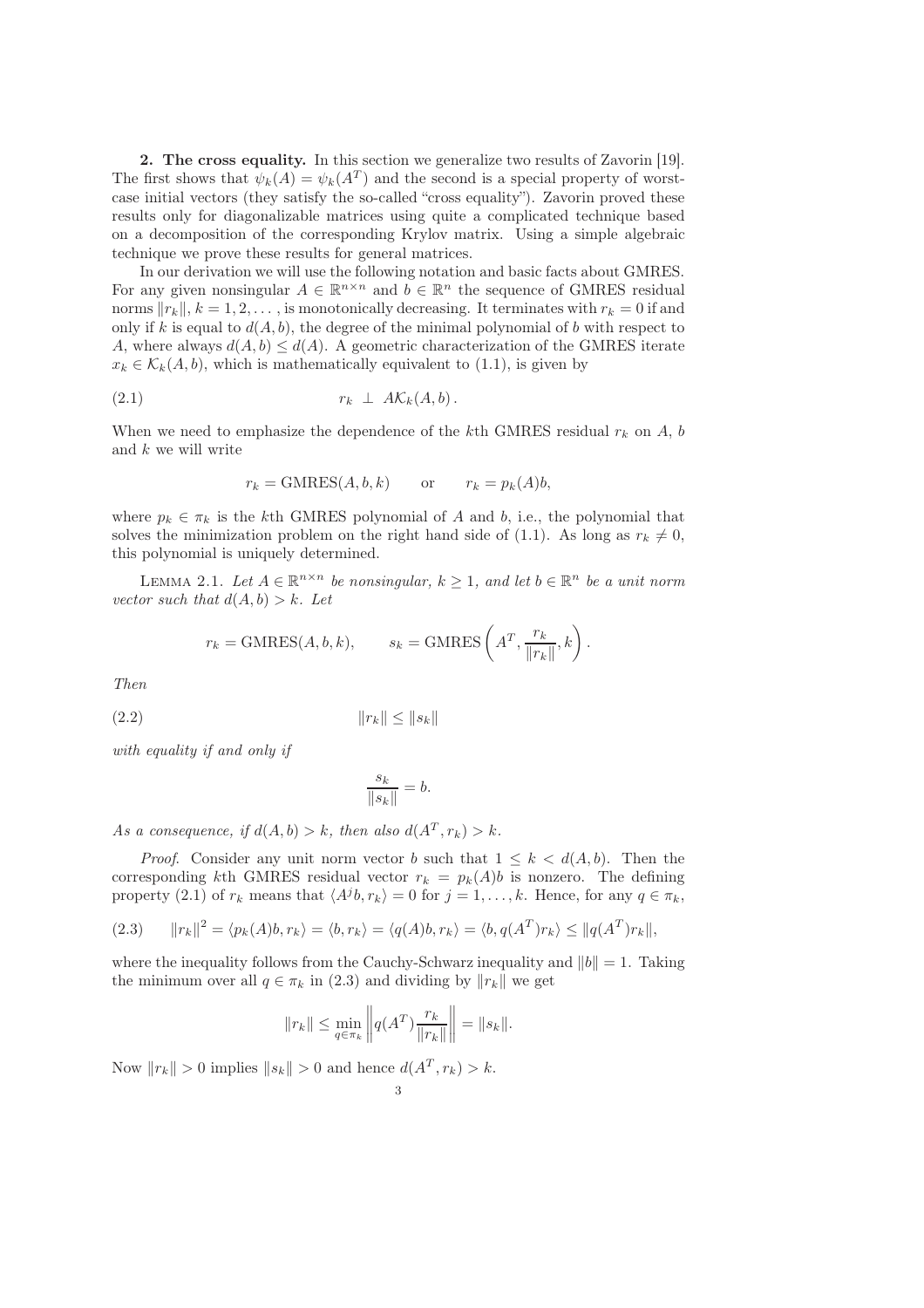Next consider  $s_k = q_k(A^T) \frac{r_k}{\|r_k\|}$  and substitute  $q_k$  for q into (2.3) to obtain

(2.4) 
$$
||r_k||^2 = \langle b, q_k(A^T)r_k \rangle \le ||q_k(A^T)r_k|| = ||r_k|| ||s_k||.
$$

Therefore,  $||r_k|| = ||s_k||$  if and only if

$$
\langle b, q_k(A^T) r_k \rangle = ||q_k(A^T) r_k||.
$$

Since  $||b|| = 1$ , this happens if and only if

$$
b = \frac{q_k(A^T)r_k}{\|q_k(A^T)r_k\|} = \frac{q_k(A^T)r_k}{\|s_k\|\|r_k\|} = \frac{s_k}{\|s_k\|},
$$

which finishes the proof.  $\Box$ 

We now can show that the worst-case GMRES residual norms for  $A$  and  $A<sup>T</sup>$  are identical.

THEOREM 2.2. If  $A \in \mathbb{R}^{n \times n}$  is nonsingular, then  $\psi_k(A) = \psi_k(A^T)$  for all  $k =$  $1, \ldots, d(A) - 1.$ 

*Proof.* If b is a worst-case GMRES initial vector for A and  $k, r_k = \text{GMRES}(A, b, k)$ and  $s_k = \text{GMRES}(A^T, \frac{r_k}{\|r_k\|}, k)$ , then, using Lemma 2.1,

(2.5) 
$$
\psi_k(A) = \|r_k\| \le \|s_k\| \le \psi_k(A^T).
$$

Now we can reverse the roles of A and  $A<sup>T</sup>$  to obtain the opposite inequality, i.e.,  $\psi_k(A^T) \leq \psi_k(A).$ 

The following theorem describes a special property of worst-case initial vectors.

THEOREM 2.3. Let  $A \in \mathbb{R}^{n \times n}$  be nonsingular, and let  $1 \leq k \leq d(A) - 1$ . If  $b \in \mathbb{R}^n$  is a worst-case GMRES initial vector for A and k, and

$$
r_k = p_k(A)b = \text{GMRES}(A, b, k),
$$
  

$$
s_k = q_k(A^T) \frac{r_k}{\|r_k\|} = \text{GMRES}\left(A^T, \frac{r_k}{\|r_k\|}, k\right),
$$

then

$$
||s_k|| = ||r_k|| = \psi_k(A),
$$
  $b = \frac{s_k}{\psi_k(A)},$ 

and

(2.6) 
$$
q_k(A^T) p_k(A) b = \psi_k^2(A) b.
$$

*Proof.* By assumption,  $||r_k|| = \psi_k(A)$ . Using Lemma 2.1 and Theorem 2.2,

$$
\psi_k(A^T) = \psi_k(A) = ||r_k|| \le ||s_k|| \le \psi_k(A^T).
$$

Therefore,  $||r_k|| = ||s_k|| = \psi_k(A)$ . Using Lemma 2.1 we obtain

$$
b = \frac{s_k}{\|s_k\|} = \frac{s_k}{\psi_k(A)},
$$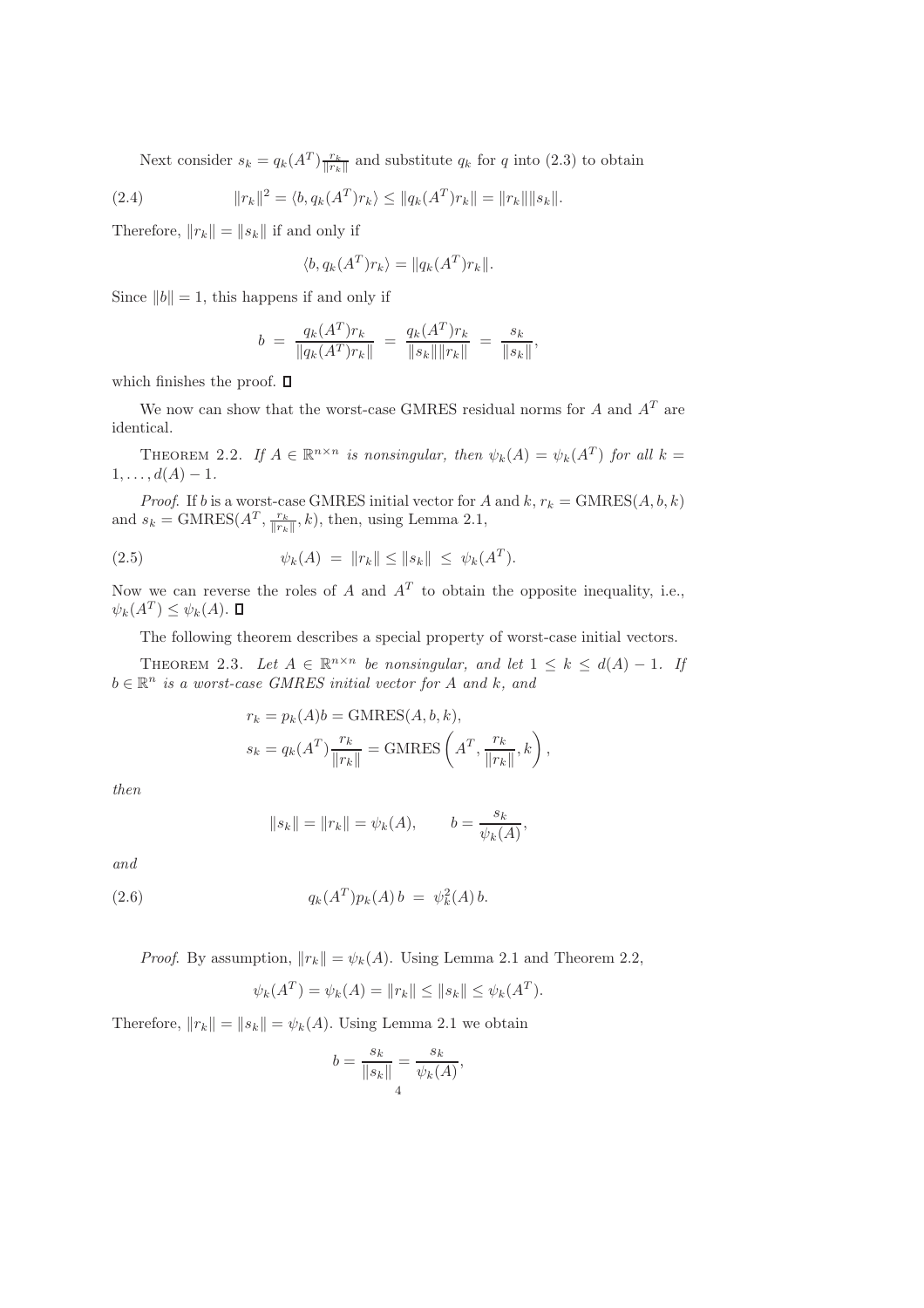so that  $q_k(A^T)p_k(A)b = q_k(A^T)r_k = ||r_k||s_k = \psi_k^2(A)b$ .

Equation (2.6) shows that b is an eigenvector of the matrix  $q_k(A^T)p_k(A)$  with the corresponding eigenvalue  $\psi_k^2(A)$ . In Corollary 3.7 we will show that  $q_k = p_k$ , i.e., that b is a right singular vector of the matrix  $p_k(A)$ .

To further investigate vectors with the special property introduced in Theorem 2.3 we use the following definition.

DEFINITION 2.4. Let  $A \in \mathbb{R}^{n \times n}$  be nonsingular and  $k \geq 1$ . We say that a unit norm vector  $b \in \mathbb{R}^n$  with  $d(A, b) > k$  satisfies the cross equality for A and k, if

$$
b = \frac{s_k}{\|s_k\|}
$$
, where  $s_k \equiv$  GMRES $\left(A^T, \frac{r_k}{\|r_k\|}, k\right)$ ,  $r_k \equiv$  GMRES $(A, b, k)$ .

The following algorithm is motivated by this definition. Convergence properties are shown in the theorem immediately below the algorithm statement.

## Algorithm 1 (Cross iterations 1)

 $b^{(0)} = b,$ for  $j = 1, 2, \ldots$  do  $r_k^{(j)} = \text{GMRES}(A, b^{(j-1)}, k)$  $c^{(j-1)} = r_k^{(j)}$  $\binom{(j)}{k}/\|r^{(j)}_k\|$  $\binom{J}{k}$  $s_k^{(j)} = \text{GMRES}(A^T, c^{(j-1)}, k)$  $b^{(j)} = s_k^{(j)}$  $_{k}^{(j)}/\|s_{k}^{(j)}$  $\binom{J}{k}$ end for

THEOREM 2.5. Let  $A \in \mathbb{R}^{n \times n}$  be nonsingular and  $k \geq 1$ . If  $b \in \mathbb{R}^n$  is any unit norm vector with  $d(A, b) > k$ , then the vectors generated by Algorithm 1 are well defined and it holds that

$$
(2.7) \t\t ||r_k^{(j)}|| \le ||s_k^{(j)}|| \le ||r_k^{(j+1)}|| \le ||s_k^{(j+1)}|| \le \psi_k(A), \quad j = 1, 2, \dots,
$$

and the two sequences  $||r_k^{(j)}||$  $\|s_k^{(j)}\|, j = 1, 2, \ldots, \text{ and } \|s_k^{(j)}\|$  $\|x\|_{k}$ ,  $j = 1, 2, \ldots$ , converge to the same limit. Moreover,

$$
\lim_{j \to \infty} \|b^{(j)} - b^{(j-1)}\| = 0 \quad \text{and} \quad \lim_{j \to \infty} \|c^{(j)} - c^{(j-1)}\| = 0.
$$

*Proof.* Using Lemma 2.1 we know that  $r_k^{(1)}$  $s_k^{(1)}$  as well as  $s_k^{(1)}$  $k^{(1)}$  are well defined and it holds that  $||r_k^{(1)}||$  $\|k^{(1)}\| \leq \|s_k^{(1)}\|$ <sup>(1)</sup><sub>k</sub>. Switching the roles of A and  $A<sup>T</sup>$  and using Lemma 2.1 again, it follows that  $r_k^{(2)}$  $\binom{(2)}{k}$  is well defined and that  $\|s_k^{(1)}\|$  $\|k^{(1)}\| \leq \|r_k^{(2)}\|$  $\binom{2}{k}$ . Hence,  $(2.7)$  follows from Lemma 2.1 by induction.

By (2.7) the two sequences  $||r_k^{(j)}||$  $\binom{(j)}{k}$  and  $\|s_k^{(j)}\|$  $\|k^{\{U\}}\|$  interlace each other, are both nondecreasing, and are both bounded by  $\psi_k(A)$ . This implies that both sequences converge to the same limit, which does not exceed  $\psi_k(A)$ .

The first equality in (2.4) shows that  $||r_k^{(j)}||$  $\|k^{(j)}\| = \langle b^{(j-1)}, s_k^{(j)}\rangle$  $\binom{U}{k}$ . Using this fact and  $b^{(j)} = s_k^{(j)}$  $_{k}^{(j)}/\|s_{k}^{(j)}$  $\|k^{\left(\mathcal{J}\right)}\|$  we obtain

$$
\frac{1}{2} ||b^{(j)} - b^{(j-1)}||^2 = 1 - \langle b^{(j-1)}, b^{(j)} \rangle = 1 - \langle b^{(j-1)}, s_k^{(j)} / ||s_k^{(j)}|| \rangle = 1 - \frac{||r_k^{(j)}||}{||s_k^{(j)}||}.
$$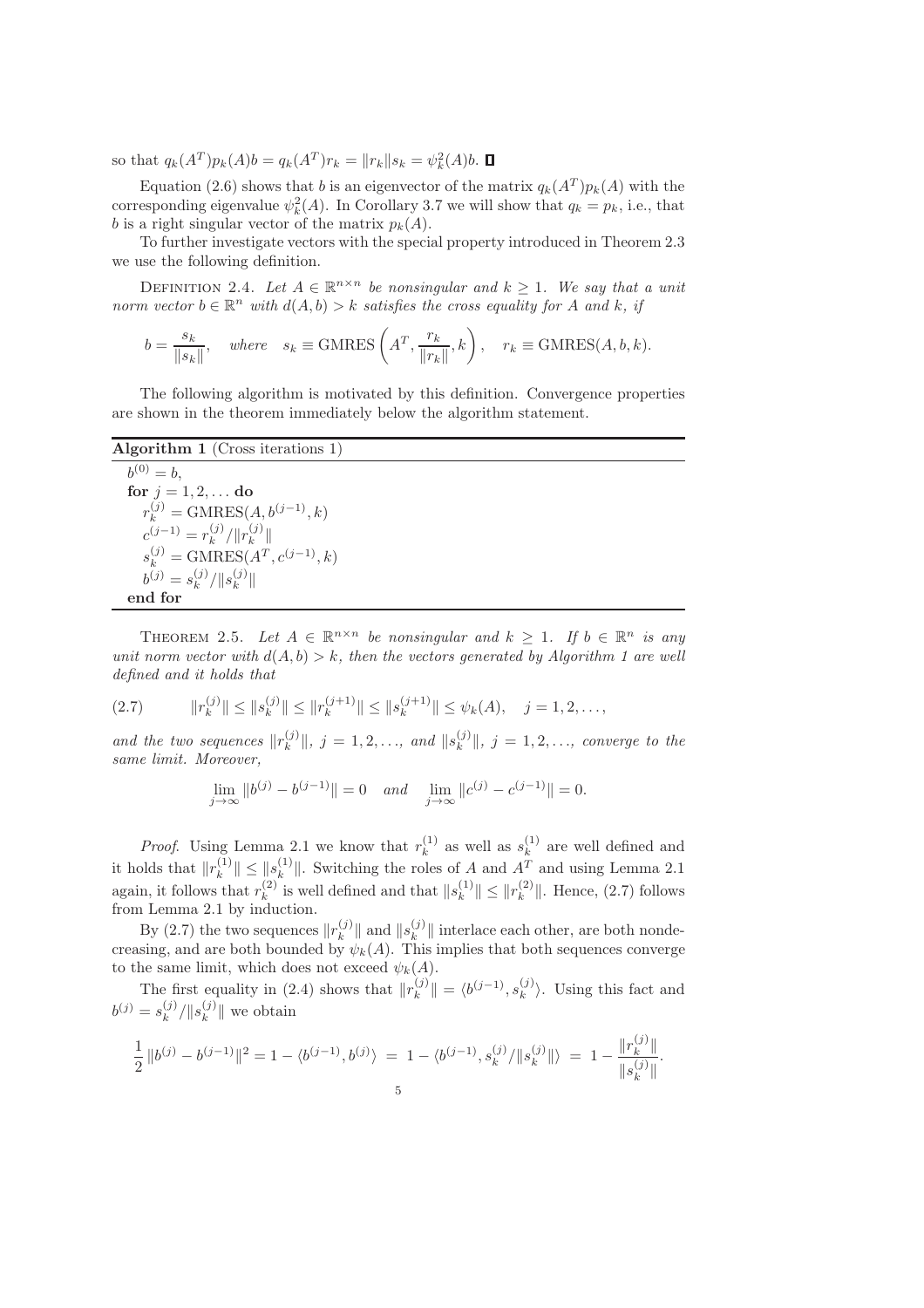Since the sequences of norms  $||r_k^{(j)}||$  $\binom{j}{k}$  and  $\|s_k^{(j)}\|$  $\|y\|_{\mathcal{R}}$  converge to the same limit for  $j \to \infty$ , their ratio converges to 1, so that  $||b^{(j)} - b^{(j-1)}|| \to 0$  for  $j \to 0$ .

The proof of the property for the sequence  $c^{(j)}$  is analogous.

The results in Theorem 2.5 can be interpreted as a generalization of a theorem of Forsythe from 1968 [3, Theorem 3.8] from symmetric positive definite A to general nonsingular A. As already noticed by Forsythe (for the symmetric positive definite case), there is a strong numerical evidence that for each initial  $b^{(0)}$  the sequence  $b^{(j)}$ (resp. the sequence  $c^{(j)}$ ) converges to a uniquely defined limit vector  $\vec{b}$  (resp.  $\tilde{c}$ ). Unfortunately, we were not able to prove that this must always be the case. Such proof could be used to settle the conjecture made by Forsythe in [3, p. 66]. For a recent treatment and historical notes on this open problem we refer to [1].

From the above it is clear that satisfying the cross equality represents a necessary condition for a vector  $b^{(0)}$  to be a worst-case initial vector. On the other hand, we can ask whether this condition is sufficient, or, at least, whether the vectors that satisfy the cross equality are in some sense special. To investigate this question we present the following two lemmas.

LEMMA 2.6. Let  $A \in \mathbb{R}^{n \times n}$  be nonsingular and  $k \geq 1$ . A unit norm vector  $b \in \mathbb{R}^n$ with  $d(A, b) > k$  satisfies the cross equality for A and k if and only if  $b \in \mathcal{K}_{k+1}(A^T, r_k)$ , where  $r_k = \text{GMRES}(A, b, k)$ . In particular, if  $d(A) = n$ , then each unit norm vector b with  $d(A, b) = n$  satisfies the cross equality for A and  $k = n - 1$ .

*Proof.* The nonzero GMRES residual  $r_k \in b + AK_k(A,b) \subset K_{k+1}(A,b)$  is uniquely determined by the orthogonality conditions (2.1), which can be written as

$$
0 = \langle A^j b, r_k \rangle = \langle b, (A^T)^j r_k \rangle, \quad \text{for} \quad j = 1, \dots, k,
$$

or, equivalently,

$$
(2.8) \t\t b \perp A^T \mathcal{K}_k(A^T, r_k).
$$

Now let  $s_k = \text{GMRES}(A^T, r_k / ||r_k||, k)$ . Then

(2.9) 
$$
s_k \in \frac{r_k}{\|r_k\|} + A^T \mathcal{K}_k(A^T, r_k) \subset \mathcal{K}_{k+1}(A^T, r_k), \quad s_k \perp A^T \mathcal{K}_k(A^T, r_k).
$$

We will now prove the equivalence. On the one hand, if  $b$  satisfies the cross equality for A and k, then  $b = s_k / ||s_k||$  and (2.9) implies that  $b \in \mathcal{K}_{k+1}(A^T, r_k)$ .

On the other hand, suppose that  $b \in \mathcal{K}_{k+1}(A^T, r_k)$ . From (2.8) it follows that also  $b \perp A^T \mathcal{K}_k(A^T, r_k)$ . Since  $A^T \mathcal{K}_k(A^T, r_k)$  is a k-dimensional subspace of the  $(k+1)$ dimensional subspace  $\mathcal{K}_{k+1}(A^T, r_k)$ , b has to be a multiple of  $s_k$ , i.e.  $b = s_k / ||s_k||$ or  $b = -s_k/||s_k||$ . Finally, from (2.9) we get  $\langle b, s_k \rangle = ||r_k||^{-1} \langle b, r_k \rangle = ||r_k|| > 0$ . Therefore,  $b = s_k / ||s_k||$ .

For  $k = n - 1$ , we have  $\mathcal{K}_{k+1}(A^T, r_k) = \mathbb{R}^n$ , i.e.  $b \in \mathcal{K}_{k+1}(A^T, r_k)$  is always satisfied.  $\square$ 

Lemma 2.7. Let

(2.10) 
$$
J_{\lambda} = \begin{bmatrix} \lambda & 1 & & \\ & \ddots & \ddots & \\ & & \ddots & 1 \\ & & & \lambda \end{bmatrix} \in \mathbb{R}^{n \times n}, \quad \lambda \neq 0.
$$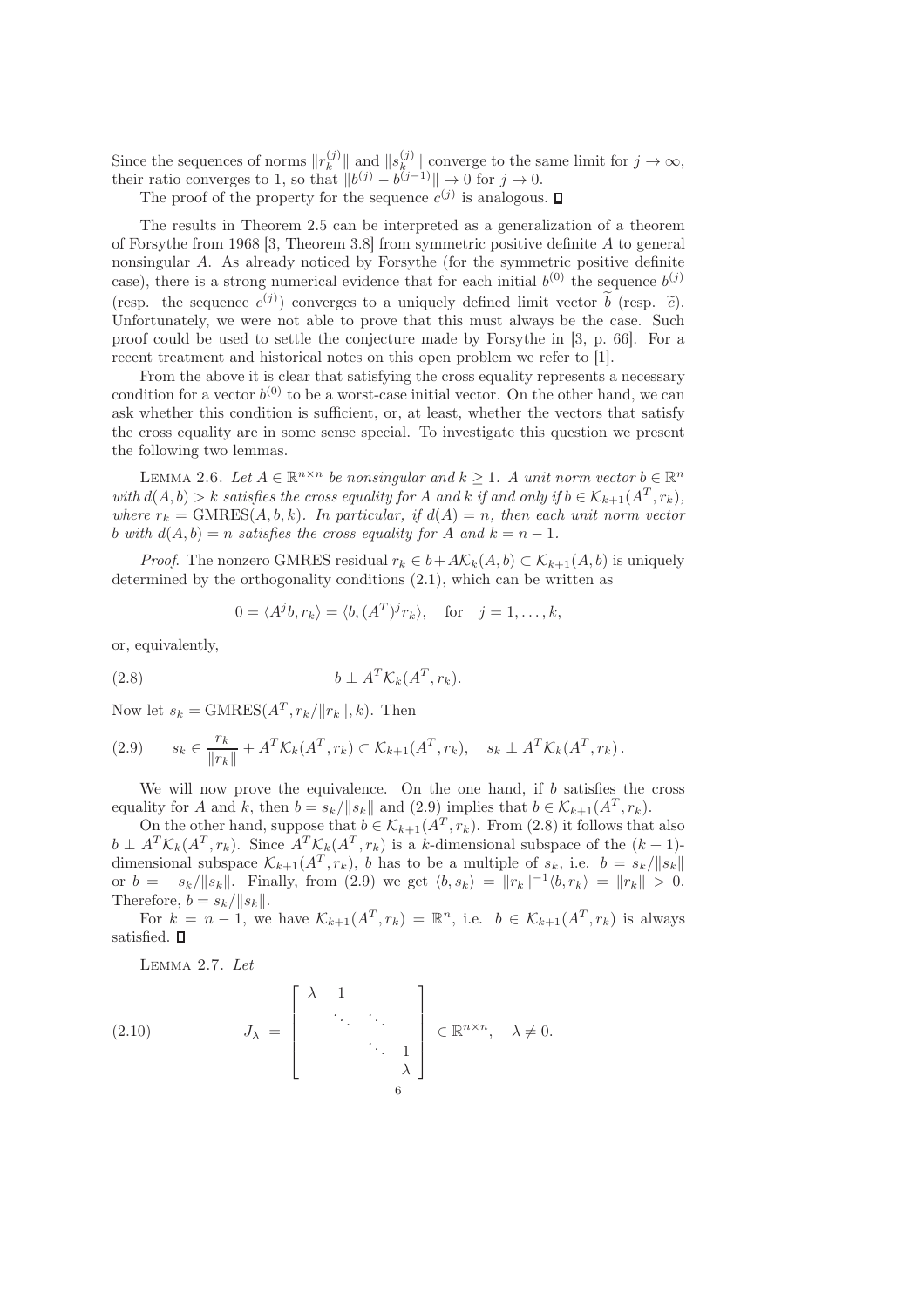Then  $e_n = [0, \ldots, 0, 1]^T$  satisfies the cross equality for  $J_\lambda$  and every  $k = 1, \ldots, n-1$ .

Proof. From [10, Example 2.3] we know that

(2.11)  $r_k = \text{GMRES}(J_\lambda, e_n, k) = ||r_k||^2 [0, \dots, 0, (-\lambda)^k, (-\lambda)^{k-1}, \dots, -\lambda, 1]^T.$ 

Using Lemma 2.6, it is sufficient to show that  $e_n \in \mathcal{K}_{k+1}(J_\lambda^T, r_k)$ . We will look at the nonzero structure of the vectors  $(J_{\lambda}^T)^j r_k$ . First, it holds that

$$
J_{\lambda}^{T}r_{k} = (-1)^{k} \|r_{k}\|^{2} \lambda^{k+1} e_{n-k}.
$$

Consequently, for  $j = 1, ..., k-1$ ,  $(J_{\lambda}^T)^{j+1}r_k = (J_{\lambda}^T)^j(J_{\lambda}^T r_k)$  is a nonzero multiple of the  $(n - k)$ th column of  $(J_\lambda^T)^j$ . Hence

$$
[r_k, J_{\lambda}^T r_k, \dots, (J_{\lambda}^T)^k r_k] = \begin{bmatrix} \circ & \dots & \dots & \circ \\ \vdots & & & \vdots \\ \circ & \dots & \dots & \circ \\ \bullet & \bullet & \dots & \bullet \\ \bullet & \circ & \ddots & \vdots \\ \vdots & \vdots & \ddots & \bullet \\ \bullet & \circ & \dots & \circ \end{bmatrix},
$$

where "•" stands for a nonzero entry and "◦" represents a zero entry. From this structure one can easily see that  $e_n \in \mathcal{K}_{k+1}(J_\lambda^T, r_k)$ .

Our numerical tests predict that although  $e_n$  satisfies the cross equality for  $J_\lambda$  and every  $k = 1, \ldots, n-1, e_n$  is not a worst-case GMRES initial vector for  $J_\lambda$  and any k. We are able to prove this statement only in special cases, for example if  $1 \leq k \leq n/2$ and  $\lambda > 2$ . In this case  $\psi_k(J_\lambda) = \lambda^{-k}$  (cf. [15, Corollary 3.3]), while (2.11) shows that  $r_k = \text{GMRES}(J_\lambda, e_n, k)$  has the norm

$$
||r_k|| = \left(\lambda^{2k} + \sum_{j=0}^{k-1} \lambda^{2j}\right)^{-1/2} < \lambda^{-k}.
$$

To give a numerical example for Algorithm 1 we consider  $A = J_1 \in \mathbb{R}^{11 \times 11}$ and  $k = 5$ . In the left part of Fig. 2.1 we plot the results of Algorithm 1 started with four random unit norm initial vectors and executed for  $j = 1, 2, \dots, 10$ . Each line represents one corresponding sequence  $||r_5^{(1)}||$ ,  $||s_5^{(1)}||$ ,  $||r_5^{(2)}||$ ,  $||s_5^{(2)}||$ , ...  $||r_5^{(10)}||$ ,  $||s_5^{(10)}||$ . In each case we noted that the sequences numerically converge to uniquely defined limit vectors (cf. our remarks following the proof of Theorem 2.5). Moreover, in each case we obtain at the end a unit norm vector  $b^{(10)}$  that satisfies (up to a small inaccuracy) the cross equality for  $J_1$  and  $k = 5$ . We can observe that there seems to be no special structure in the norms that are attained at the end. In particular, none of the runs results in a worst-case initial vector for  $J_1$  and  $k = 5$ , i.e., none of the curves attains the value  $\psi_5(J_\lambda)$  that is visualized by the highest bold horizontal line in the figure.

As indicated in the left part of Fig. 2.1, the sequences of residual norms generated by Algorithm 1 usually stagnate after only a few iterations. Unfortunately, this level is usually far below the worst-case level we want to reach. In order to get closer to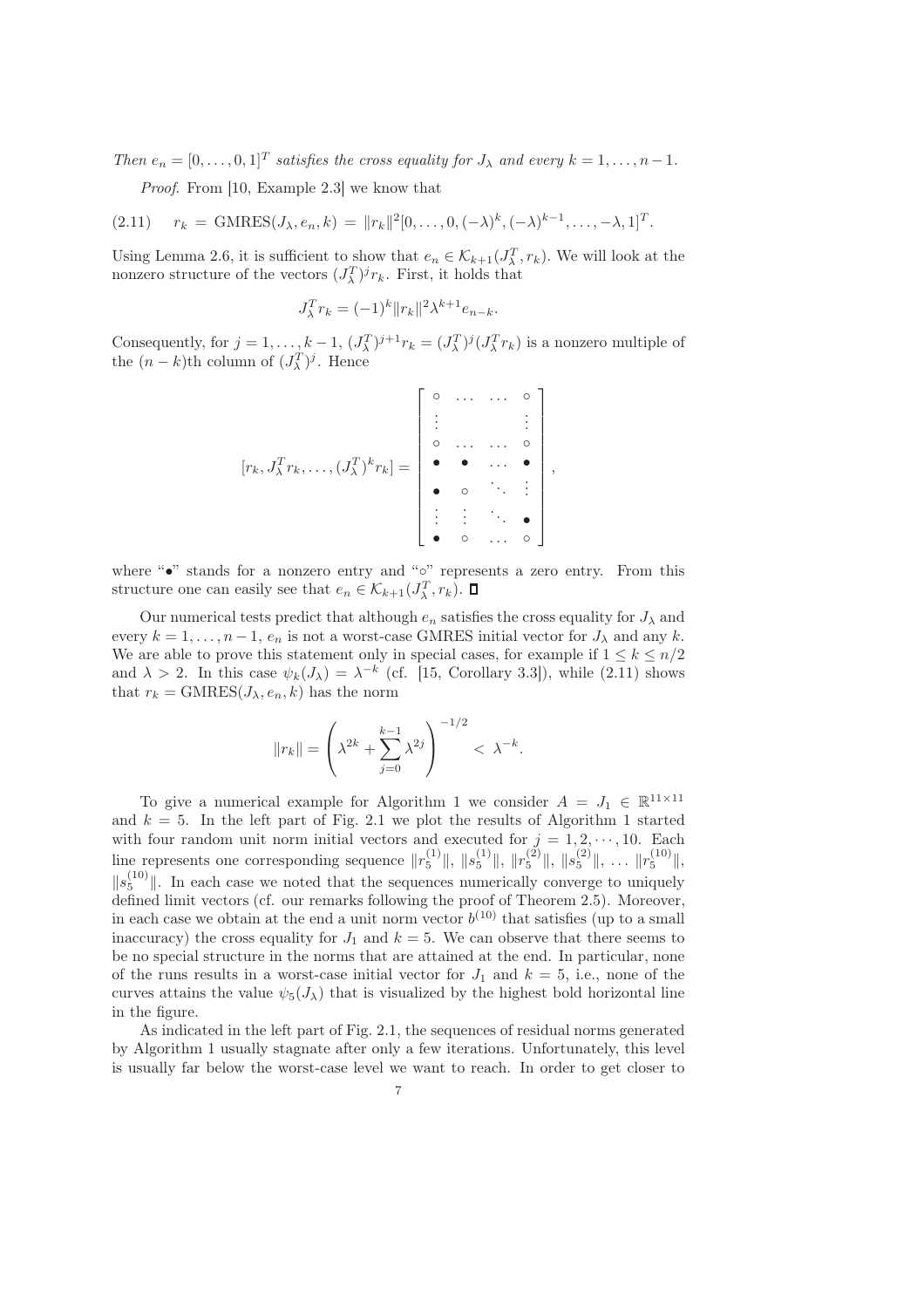

FIG. 2.1. Cross iterations for the  $11 \times 11$  Jordan block  $J_1$ ,  $k = 5$ , and four different random initial vectors. The left part shows results for Algorithm 1 and the right part for Algorithm 2. The bold solid horizontal line represents the worst-case GMRES residual norm for  $J_1$ .

that level, we need to disturb the process and try a different initial vector that could provide a greater GMRES residual norm. This motivates the following modification of Algorithm 1, where in each step we decide between using  $A$  or  $A<sup>T</sup>$  to generate the next residual norm.

Algorithm 2 (Cross iterations 2)

 $b^{(0)} = b,$ for  $j = 1, 2, \ldots$  do  $v = \text{GMRES}(A, b^{(j-1)}, k)$  $w = \text{GMRES}(A^T, b^{(j-1)}, k)$ if  $||v|| < ||w||$  then  $t_k^{(j)} = w$ else  $t_k^{(j)} = v$ end if  $b^{(j)} = t_k^{(j)}$  $_{k}^{\left( j\right)}/\Vert t_{k}^{\left( j\right) }$  $\binom{J}{k}$ end for

Algorithm 2 is well defined and has similar convergence properties as those stated in Theorem 2.5 for Algorithm 1. As shown in the right part of Fig. 2.1, the strategy of Algorithm 2 is a little bit better than the one of Algorithm 1 when looking for a worst-case initial vector: It generates larger residual norms than Algorithm 1, but they are still less than the true worst-case norm. While one may use the output of Algorithm 2 as an initial point for an optimization routine like fminsearch, finding an efficient algorithm for computing a worst-case initial vector remains an open problem.

3. Optimization point of view. In this section we rewrite the worst-case GM-RES approximation problem (1.3) in an equivalent form in order to characterize worstcase GMRES initial vectors and the corresponding worst-case GMRES polynomials as saddle points of a certain function. This formulation will in particular be used to show that the worst-case GMRES polynomials for  $A$  and  $A<sup>T</sup>$  are identical.

Let a nonsingular matrix  $A \in \mathbb{R}^{n \times n}$  and a positive integer  $k < d(A)$  be given.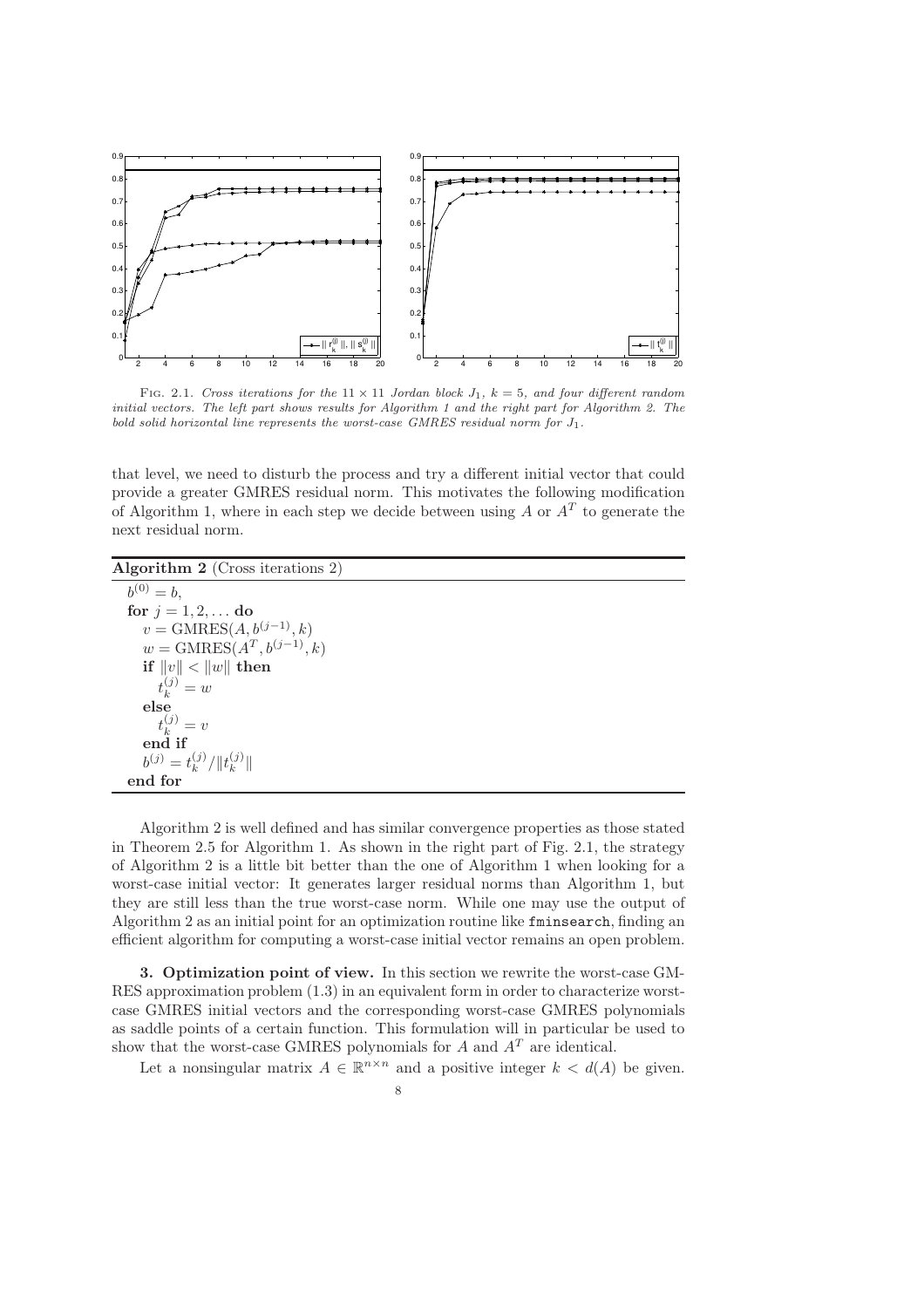For vectors  $c = [c_1, \ldots, c_k]^T \in \mathbb{R}^k$  and  $v \in \mathbb{R}^n$ , we define the function

(3.1) 
$$
f(c, v) \equiv ||p(A; c)v||^2 = v^T p(A; c)^T p(A; c)v,
$$

where

$$
p(z; c) = 1 - \sum_{j=1}^{k} c_j z^j.
$$

Equivalently, we can express the function  $f(c, v)$  using the matrix

$$
K(v) \equiv [Av, A^2v, \dots, A^kv]
$$

as

(3.2) 
$$
f(c,v) = ||v - K(v)c||^2 = v^T v - 2v^T K(v)c + c^T K(v)^T K(v)c.
$$

(Here only the dependence on v is expressed in the notation  $K(v)$ , because A and k are both fixed.) Note that  $K(v)^T K(v)$  is the Gramian matrix of the vectors  $Av, A^2v, \ldots, A^kv,$ 

$$
K(v)^T K(v) = [v^T (A^T)^i A^j v]_{i,j=1,...,k}.
$$

Next, we define the function

$$
g(v) \equiv \min_{c \in \mathbb{R}^k} f(c, v),
$$

which represents the kth squared GMRES residual norm for the matrix A and the initial vector  $v$ , and we denote

$$
\Omega \equiv \{ u \in \mathbb{R}^n : d(A, u) \ge k \}, \qquad \Gamma \equiv \{ u \in \mathbb{R}^n : d(A, u) < k \}.
$$

The set  $\Gamma$  is a closed subset,  $\Omega$  is an open subset of  $\mathbb{R}^n$ , and  $\mathbb{R}^n = \Omega \cup \Gamma$ . Note that  $g(v) > 0$  for all  $v \in \Omega$  and  $g(v) = 0$  for all  $v \in \Gamma$ . The following lemma is a special case of [2, Proposition 2.2] for real data and nonsingular A.

LEMMA 3.1. In the previous notation, the function  $g(v)$  is a continuous function of  $v \in \mathbb{R}^n$ , i.e.,  $g \in C^0(\mathbb{R}^n)$ , and it is an infinitely differentiable function of  $v \in \Omega$ , i.e.,  $g \in C^{\infty}(\Omega)$ . Moreover,  $\Gamma$  has measure zero in  $\mathbb{R}^n$ .

We next characterize the minimizer of the function  $f(c, v)$  as a function of v.

LEMMA 3.2. For each given  $v \in \Omega$ , the problem

$$
\min_{c \in \mathbb{R}^k} f(c, v)
$$

has the unique minimizer

$$
c_*(v) = (K(v)^T K(v))^{-1} K(v)^T v \in \mathbb{R}^k.
$$

As a function of  $v \in \Omega$ , this minimizer satisfies  $c_*(v) \in C^{\infty}(\Omega)$ . Given  $v \in \Omega$ ,  $(c_*(v), v)$  is the only point in  $\mathbb{R}^k \times \Omega$  with

$$
\nabla_c f(c_*(v), v) = 0.
$$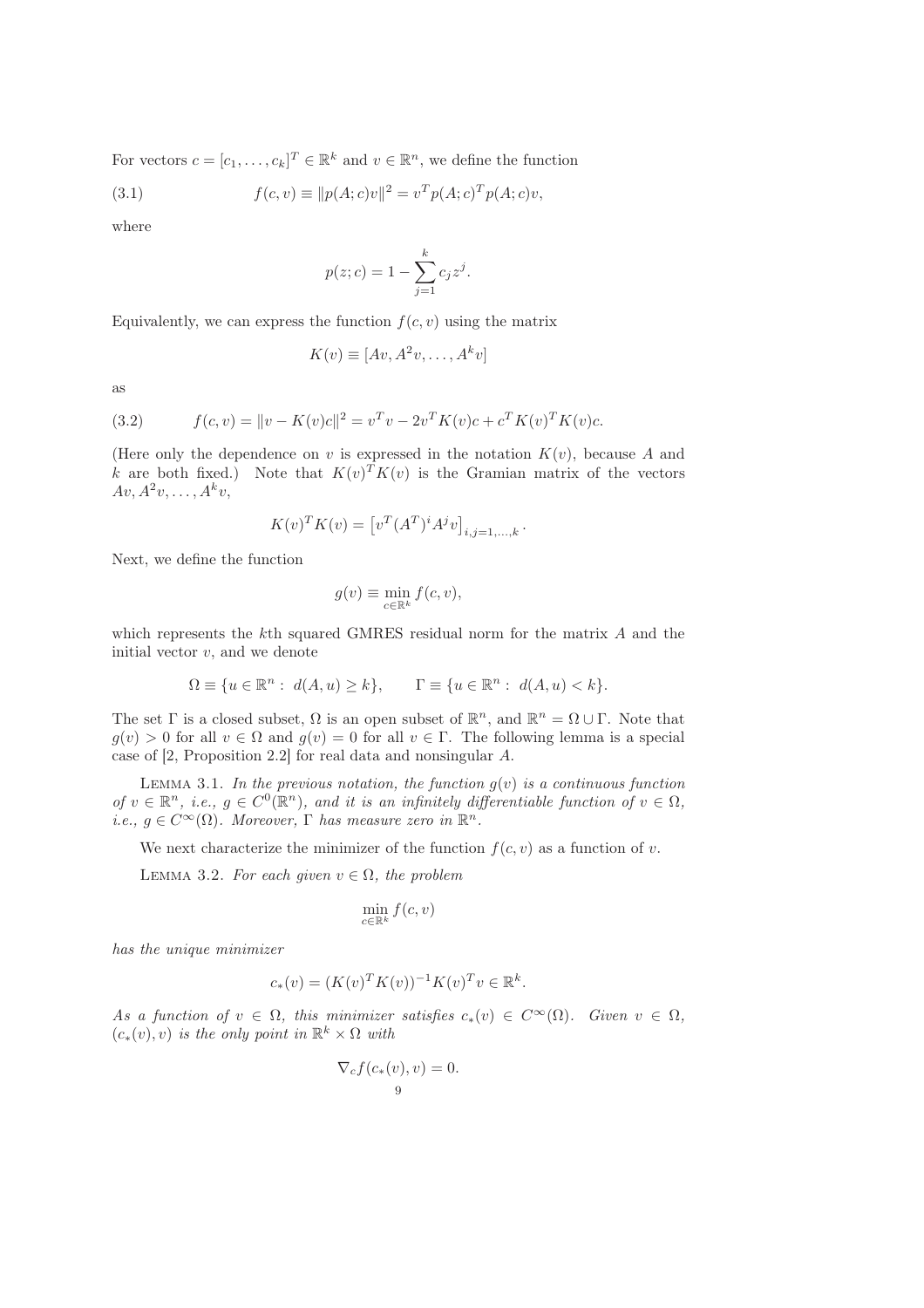*Proof.* Since  $v \in \Omega$  and A is nonsingular, the vectors  $Av, A^2v, \ldots, A^kv$  are linearly independent and  $K(v)^T K(v)$  is symmetric and positive definite. Therefore, if  $v \in \Omega$ is fixed,  $(3.2)$  is a quadratic functional in c, which attains its unique global minimum at the stationary point

$$
c_*(v) = (K(v)^T K(v))^{-1} K(v)^T v.
$$

Since  $K(v)^T K(v)$  is nonsingular and each entry of  $(K(v)^T K(v))^{-1}$  can be expressed using Cramer's rule, the function  $c_*(v)$  is a well defined rational function of  $v \in \Omega$ , and thus  $c_*(v) \in C^\infty(\Omega)$ . Note that the vector  $c_*(v)$  contains the coefficients of the kth GMRES polynomial that corresponds to the initial vector  $v \in \Omega$ .

As stated in Lemma 3.1,  $g(v)$  is a continuous function on  $\mathbb{R}^n$ , and thus it is also continuous on the unit sphere

$$
S \equiv \{ u \in \mathbb{R}^n : ||u|| = 1 \}.
$$

Since S is a compact set and  $g(v)$  is continuous on this set, it attains its minimum and maximum on S.

We are interested in the characterization of points  $(\tilde{c}, \tilde{v}) \in \mathbb{R}^k \times S$  such that

(3.3) 
$$
f(\tilde{c}, \tilde{v}) = \max_{v \in S} \min_{c \in \mathbb{R}^k} f(c, v) = \max_{v \in S} g(v).
$$

This is the worst-case GMRES problem (1.3). Since  $g(v) = 0$  for all  $v \in \Gamma$ , we have

$$
\max_{v \in S} g(v) = \max_{v \in S \cap \Omega} g(v).
$$

To characterize the points  $(\tilde{c}, \tilde{v}) \in \mathbb{R}^k \times S$  that satisfy (3.3), we define for every  $c \in \mathbb{R}^k$ and  $v \neq 0$  the two functions

$$
F(c, v) \equiv f\left(c, \frac{v}{\|v\|}\right) = \frac{f(c, v)}{v^T v}, \qquad G(v) \equiv g\left(\frac{v}{\|v\|}\right) = \frac{g(v)}{v^T v}.
$$

Clearly, for any  $\alpha \neq 0$ , we have

$$
F(c, \alpha v) = F(c, v), \qquad G(\alpha v) = G(v).
$$

LEMMA 3.3. It holds that  $G(v) \in C^{\infty}(\Omega)$ . A vector  $\tilde{v} \in \Omega \cap S$  satisfies

$$
g(\widetilde{v}) \ge g(v) \quad \text{for all} \quad v \in S
$$

if and only if  $\widetilde{v} \in \Omega \cap S$  satisfies

$$
G(\widetilde{v}) \ge G(v) \quad \text{for all} \quad v \in \mathbb{R}^n \backslash \{0\}.
$$

*Proof.* Since  $g(v) \in C^{\infty}(\Omega)$  and  $0 \notin \Omega$ , it holds also  $G(v) \in C^{\infty}(\Omega)$ . If  $\tilde{v} \in \Omega \cap S$ is a maximum of  $G(v)$ , then  $\alpha \tilde{v}$  is a maximum as well, so the equivalence is obvious.  $\Box$ 

THEOREM 3.4. The vectors  $\widetilde{c} \in \mathbb{R}^k$  and  $\widetilde{v} \in S \cap \Omega$  that solve the problem

$$
\max_{v \in S} \min_{c \in \mathbb{R}^n} f(c, v)
$$
  
10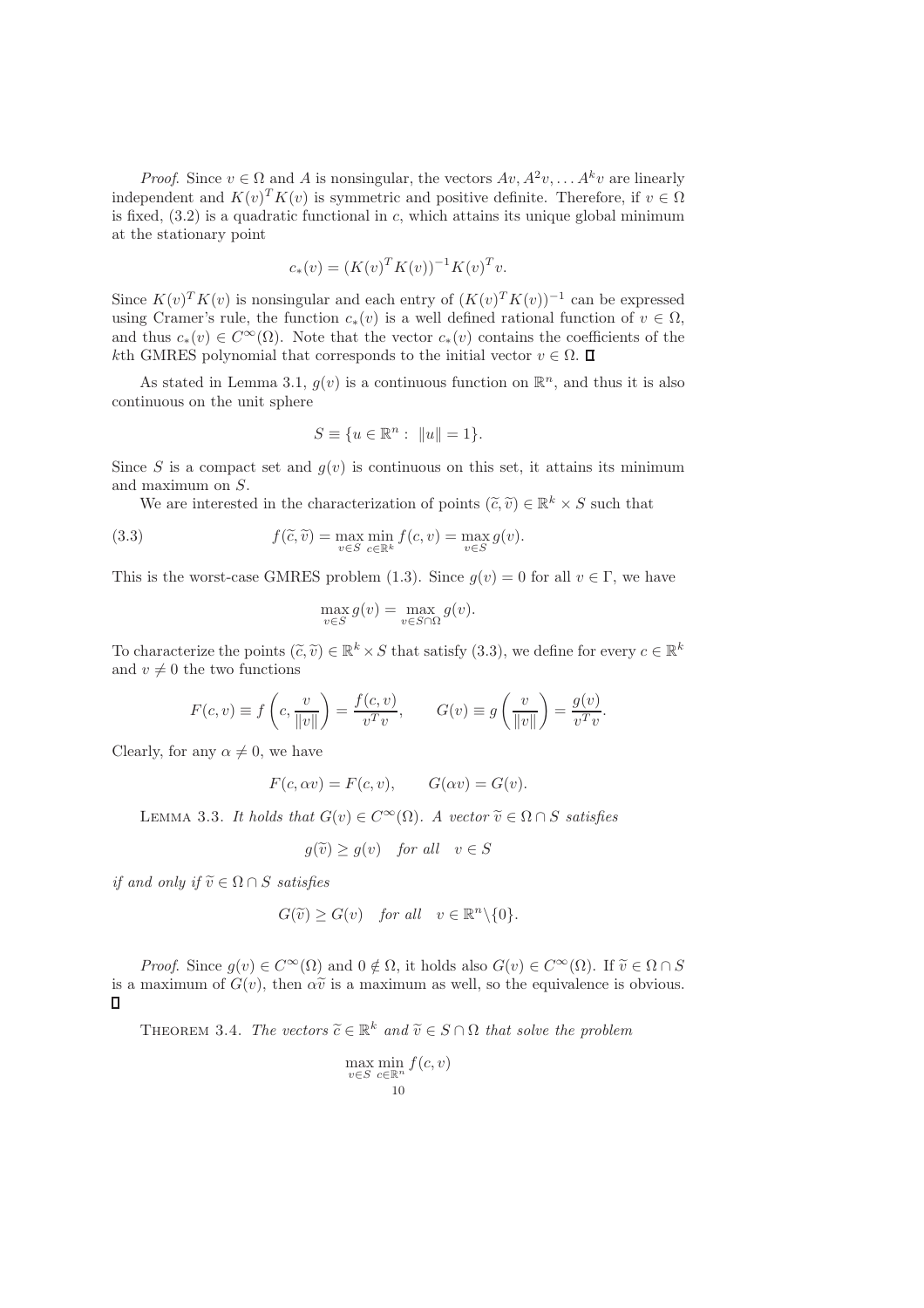satisfy

(3.4) 
$$
\nabla_c F(\tilde{c}, \tilde{v}) = 0, \qquad \nabla_v F(\tilde{c}, \tilde{v}) = 0,
$$

*i.e.*,  $(\widetilde{c}, \widetilde{v})$  *is a stationary point of the function F(c, v).* 

*Proof.* Obviously, for any  $v \in \Omega$ .

$$
F(c_*(v), v) = \frac{f(c_*(v), v)}{v^T v} \le \frac{f(c, v)}{v^T v} = F(c, v) \text{ for all } c \in \mathbb{R}^k,
$$

i.e.,  $c_*(v)$  also minimizes the function  $F(c, v)$ . Hence,

$$
\nabla_c F(c_*(v), v) = 0, \qquad v \in \Omega.
$$

We know that  $g(v)$  attains its maximum on S at some point  $\tilde{v} \in \Omega \cap S$ . Therefore,  $G(v)$  attains its maximum also at  $\tilde{v}$ . Since  $G(v) \in C^{\infty}(\Omega)$ , it has to hold that

$$
\nabla G(\widetilde{v})=0.
$$

Denoting  $\widetilde{c} = c_*(\widetilde{v})$  and writing the function  $G(v)$  as  $G(v) = F(c_*(v), v)$  we get

(3.5) 
$$
\nabla G(\widetilde{v}) = 0 = \nabla_v c_*(\widetilde{v}) \nabla_c F(\widetilde{c}, \widetilde{v}) + \nabla_v F(\widetilde{c}, \widetilde{v}),
$$

where  $\nabla_v c_*(\tilde{v})$  is the  $n \times k$  Jacobian matrix of the function  $c_*(v)$ :  $\mathbb{R}^n \to \mathbb{R}^k$  at the point  $\tilde{v}$ . Here we used the standard chain rule for multivariate functions. Since  $\widetilde{v} \in \Omega \cap S$ , we know that  $\nabla_c F(\widetilde{c}, \widetilde{v}) = 0$ , and, therefore, using  $(3.5)$ ,  $\nabla_v F(\widetilde{c}, \widetilde{v}) = 0$ .

THEOREM 3.5. If  $(\tilde{c}, \tilde{v})$  is a solution of the problem (3.3), then  $\tilde{v}$  is a right singular vector of the matrix  $p(A; \tilde{c})$ .

*Proof.* Since  $(\tilde{c}, \tilde{v})$  solves the problem (3.3), we have  $0 = \nabla_v F(\tilde{c}, \tilde{v})$ . Writing  $F(c, v)$  as a Rayleigh quotient,

$$
F(c, v) = \frac{v^T p(A; c)^T p(A; c)v}{v^T v},
$$

we ask when  $\nabla_v F(c, v) = 0$ ; for more details see [9, pp. 114–115]. By differentiating  $F(c, v)$  with respect to v we get

$$
0 = \frac{2p(A;c)^{T}p(A;c)v\,||v||^{2} - 2[v^{T}p(A;c)^{T}p(A;c)v]v}{(v^{T}v)^{2}}
$$

and the condition  $0 = \nabla_v F(\tilde{c}, \tilde{v})$  is equivalent to

$$
p(A; \tilde{c})^T p(A; \tilde{c}) \tilde{v} = F(\tilde{c}, \tilde{v}) \tilde{v}.
$$

In other words,  $\tilde{v}$  is a right singular vector of  $p(A; \tilde{c})$  and  $\sigma = \sqrt{F(\tilde{c}, \tilde{v})}$  is the corresponding singular value.  $\square$ 

THEOREM 3.6. A point  $(\tilde{c}, \tilde{v}) \in \mathbb{R}^k \times S$  that solves the problem (3.3) is a stationary point of  $F(c, v)$  in which the maximal value of  $F(c, v)$  is attained.

*Proof.* Using Theorem 3.4 we know that any solution  $(\tilde{c}, \tilde{v}) \in \mathbb{R}^k \times S$  of (3.3) is a stationary point of  $F(c, v)$ . On the other hand, if  $(\hat{c}, \hat{v}) \in \mathbb{R}^k \times S$  satisfies

$$
\nabla_v F(\hat{c}, \hat{v}) = 0, \qquad \nabla_c F(\hat{c}, \hat{v}) = 0,
$$
  
11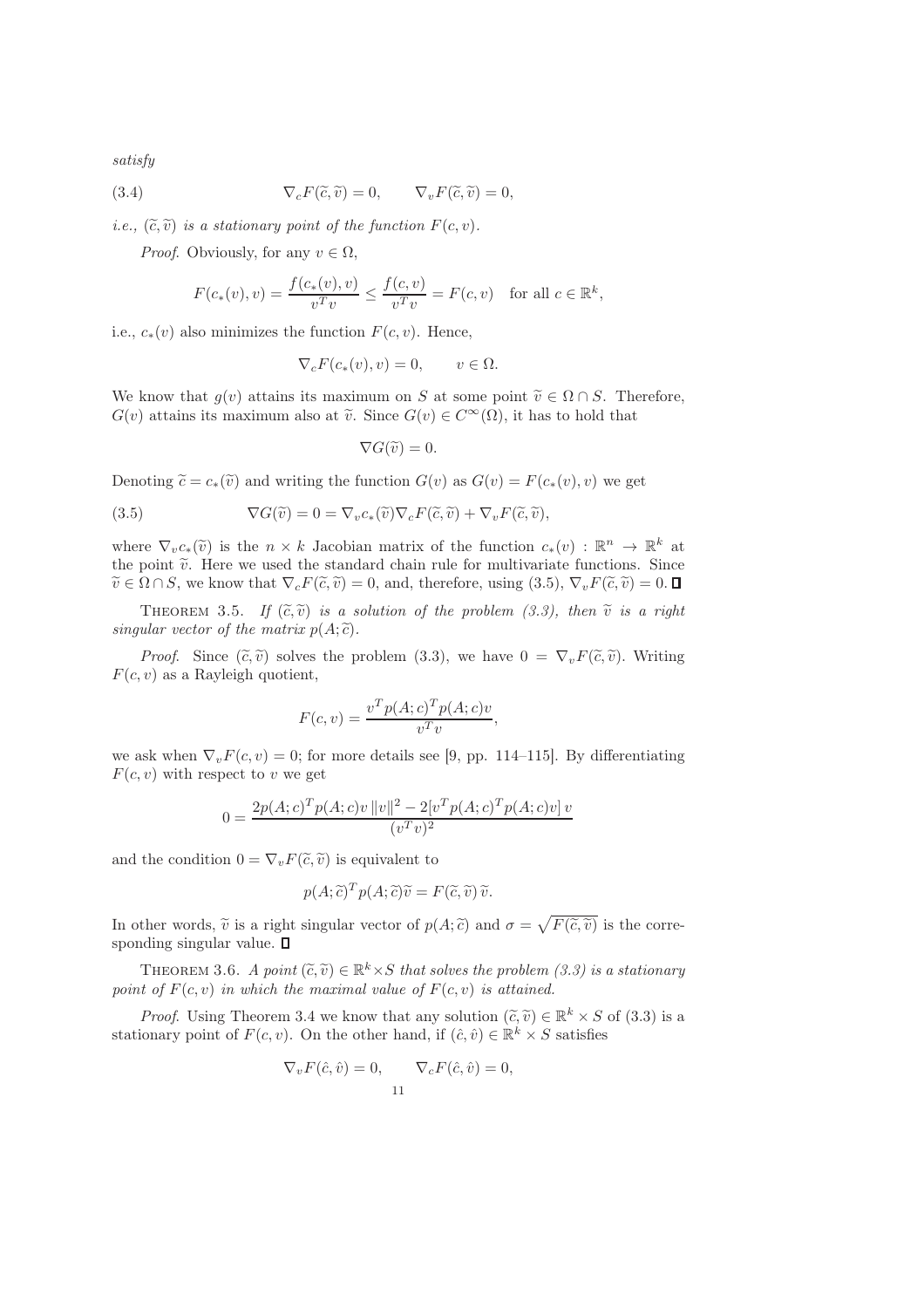then  $p(A; \hat{c})$  is the GMRES polynomial that corresponds to  $\hat{v}$  and

$$
F(\hat{c}, \hat{v}) = ||p(A; \hat{c})\hat{v}||^2 \le ||p(A; \tilde{c})\tilde{v}||^2 = F(\tilde{c}, \tilde{v}).
$$

Hence,  $(\tilde{c}, \tilde{v})$  is a stationary point of  $F(c, v)$  in which the maximal value of  $F(c, v)$  is attained.  $\Box$ 

As a consequence of previous results we can formulate the following corollary.

Corollary 3.7. With the same assumptions and notation as in Theorem 2.3, it holds that  $p_k = q_k$ .

Proof. Using Theorem 3.5 and Theorem 3.6 we know that

(3.6) 
$$
\psi_k^2(A)b = p_k(A^T)p_k(A)b,
$$

i.e., that b is a right singular vector of the matrix  $p_k(A)$  that corresponds to the maximal value of  $F(\tilde{c}, \tilde{v})$ , i.e., to  $\psi_k^2(A)$ . From (2.6) we also know that

(3.7) 
$$
\psi_k^2(A) b = q_k(A^T) p_k(A) b
$$

where  $q_k$  is the GMRES polynomial that corresponds to  $A<sup>T</sup>$  and the initial vector  $r_k$ . Comparing (3.6) and (3.7), and using the uniqueness of the GMRES polynomial  $q_k$ it follows that  $p_k = q_k$ .  $\Box$ 

4. Non-uniqueness of worst-case GMRES polynomials. In this section we prove that a worst-case GMRES polynomial may not be uniquely determined, and we give a numerical example for the occurrence of a non-unique case. Our results are based on Toh's parametrized family of (nonsingular) matrices

(4.1) 
$$
A = A(\omega, \varepsilon) = \begin{bmatrix} 1 & \varepsilon & & \\ & -1 & \frac{\omega}{\varepsilon} & \\ & & 1 & \varepsilon \\ & & & -1 \end{bmatrix} \in \mathbb{R}^{4 \times 4}, \qquad 0 < \omega < 2, \quad 0 < \varepsilon.
$$

Toh used these matrices in [16] to show that  $\psi_3(A)/\varphi_3(A) \to 0$  for  $\epsilon \to 0$  and each  $\omega \in (0, 2)$  [16, Theorem 2.3]. In other words, he proved that the ratio of the worst-case and ideal GMRES approximations can be arbitrarily small.

THEOREM 4.1. Let A be as in (4.1). If  $p_k(z)$  is a worst-case GMRES polynomial for A and k, then  $p_k(-z)$  is also a worst-case GMRES polynomial for A and k.

In particular,  $p_3(z) \neq p_3(-z)$ , so the worst-case GMRES polynomial for A and  $k = 3$  is not uniquely determined.

*Proof.* Let b be any worst-case initial vector for A and k, and consider the orthogonal similarity transformation

$$
A = -QA^{T}Q^{T}, \t Q = \begin{bmatrix} 1 \\ 1 \end{bmatrix}.
$$

Then

$$
p_k(A)b = Qp_k(-A^T)Q^Tb
$$
 and  $\psi_k(A) = ||p_k(A)b|| = ||p_k(-A^T)w|| = \psi_k(A^T),$   
12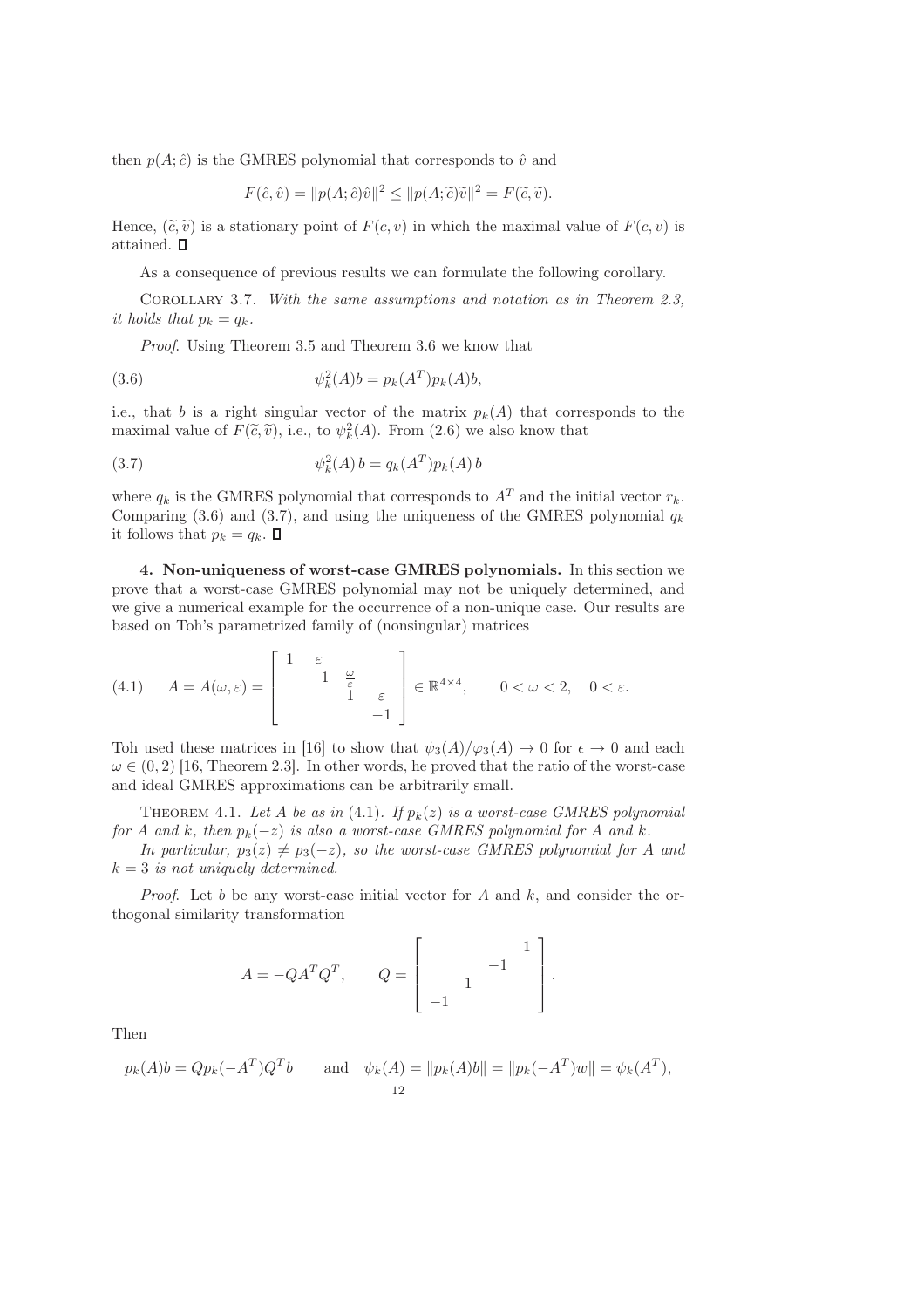where  $w = Q^T b$ . In other words,  $p_k(-z)$  is a worst-case GMRES polynomial for  $A^T$ and  $k$ . Using Corollary 3.7, it is also a worst-case GMRES polynomial for  $A$  and  $k$ .

Let  $p_3(z) \in \pi_3$  be any worst-case GMRES polynomial for A and  $k = 3$ . To show that  $p_3(-z) \neq p_3(z)$  it suffices to show that  $p_3(z)$  contains odd powers of z, i.e., that

(4.2) 
$$
p_3(z) \neq 1 - \beta z^2 \quad \text{for any } \beta \in \mathbb{R}.
$$

Define the matrix

$$
B \equiv \begin{bmatrix} 1 & 0 & \omega & 0 \\ & 1 & 0 & \omega \\ & & 1 & 0 \\ & & & 1 \end{bmatrix} = A^2.
$$

From [16, Theorem 2.1] we know that the (uniquely determined) ideal GMRES polynomial for A and  $k = 3$  is of the form

(4.3) 
$$
p_*(z) = 1 + (\alpha - 1)z^2, \qquad \alpha = \frac{2\omega^2}{4 + \omega^2}.
$$

Therefore,

$$
\min_{p \in \pi_3} ||p(A)|| = \min_{p \in \pi_1} \max_{||v||=1} ||p(B)v|| = \max_{||v||=1} \min_{p \in \pi_1} ||p(B)v||,
$$

where the last equality follows from the fact that the ideal and worst-case GMRES approximations are equal for  $k = 1$  [8, 5]. If a worst-case polynomial for A and  $k = 3$ is of the form  $1 - \beta z^2$  for some  $\beta$ , then

$$
\psi_3(A) = \max_{\|v\|=1} \min_{p \in \pi_3} \|p(A)v\| = \max_{\|v\|=1} \min_{p \in \pi_1} \|p(B)v\| = \min_{p \in \pi_3} \|p(A)\| = \varphi_3(A).
$$

This, however, contradicts the main result by Toh that  $\psi_3(A) < \varphi_3(A)$ ; see [16, Theorem 2.2].  $\square$ 

To compute examples of worst-case GMRES polynomials for the Toh matrix (4.1) numerically we chose  $\varepsilon = 0.1$  and  $\omega = 1$ , and we used the function finings arch from MATLAB's Optimization Toolbox. We computed the value

$$
\psi_3(A) = 0.4579
$$

(we present the numerical results only to 4 digits) with the corresponding third worstcase initial vector

$$
b = [-0.6376, 0.0471, 0.2188, 0.7371]^T
$$

and the worst-case GMRES polynomial

$$
p_3(z) = -0.025z^3 - 0.895z^2 + 0.243z + 1 = \frac{-1}{39.9}(z - 1.181)(z + 0.939)(z + 35.96).
$$

One can numerically check that b is the right singular vector of  $p_3(A)$  that corresponds to the second maximal singular value of  $p_3(A)$ . From Theorem 4.1 we know that  $q_3(z) \equiv p_3(-z)$  is also a third worst-case GMRES polynomial. One can now find the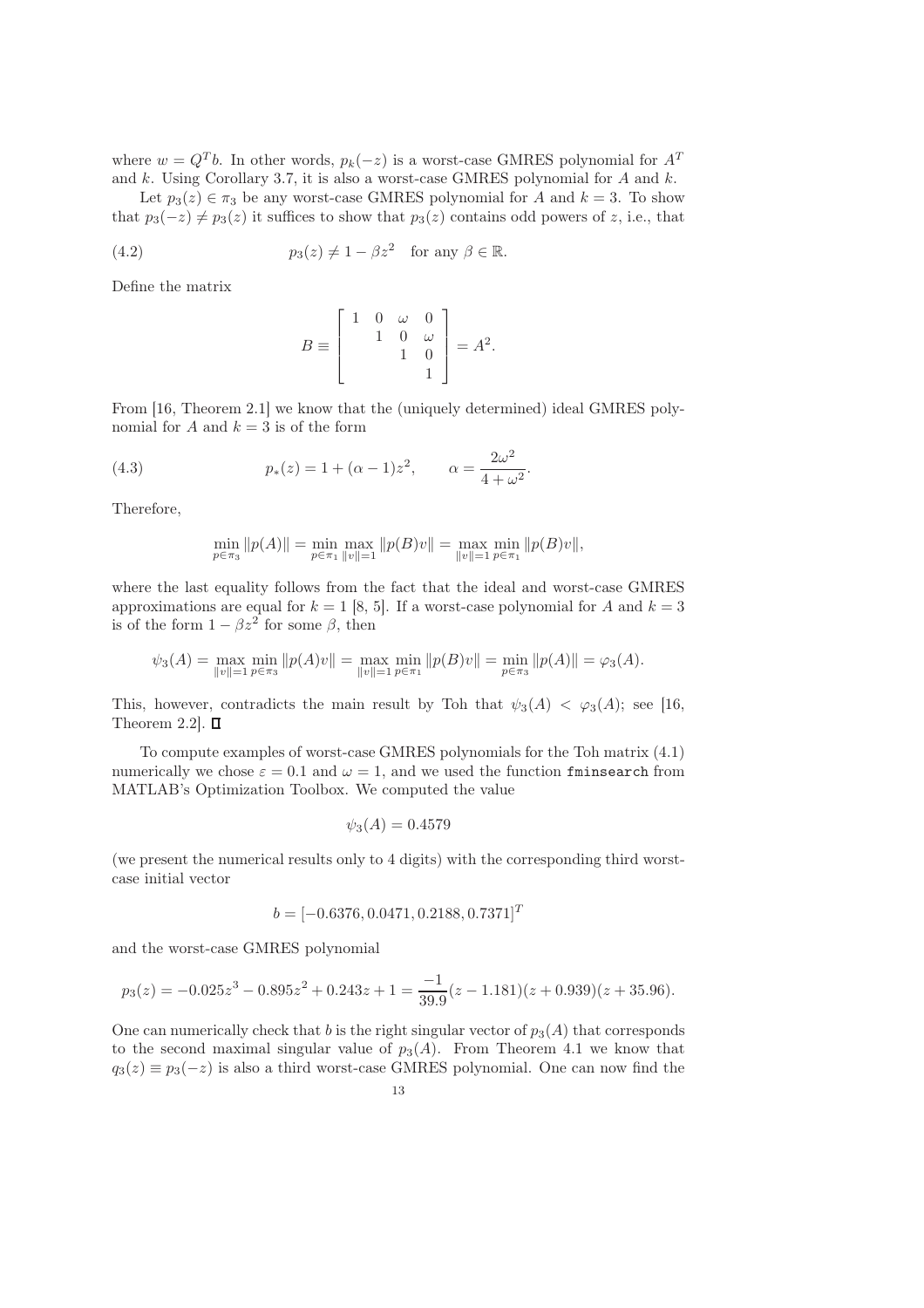corresponding worst-case initial vector leading to the polynomial  $q_3$  using the singular value decomposition (SVD)

$$
p_3(A) = USV^T,
$$

where the singular values are ordered nonincreasingly on the diagonal of S. We know (by numerical observation) that  $b$  is the second column of  $V$ . We now compute the SVD of  $q_3(A)$ , and define the corresponding initial vector as the right singular vector that corresponds to the second maximal singular value of  $q_3(A)$ . It holds that

$$
p_3(A^T) = p_3(A)^T = V S U^T.
$$

Since  $A^T = -QAQ^T$ , we get  $Qp_3(-A)Q^T = VSU^T$ , or, equivalently,

$$
q_3(A) = (Q^T V) S (Q^T U)^T.
$$

So, the columns of the matrix  $Q^T U$  are right singular vectors of  $q_3(A)$  and the vector  $Q^T u_2$ , where  $u_2$  is the second column of U, is the worst-case initial vector that gives the worst-case GMRES polynomial  $q_3(z) = p_3(-z)$ .

5. Ideal versus worst-case GMRES. As mentioned above, Toh [16] as well as Faber, Joubert, Knill, and Manteuffel [2] have shown that worst-case GMRES and ideal GMRES are different approximation problems in the sense that there exist matrices A and iteration steps k for which  $\psi_k(A) < \varphi_k(A)$ . In this section we further study these two approximation problems. We start with a geometrical characterization related to the function  $f(c, v)$  from (3.2).

THEOREM 5.1. Let  $A \in \mathbb{R}^{n \times n}$  be a nonsingular matrix and let  $1 \leq k \leq d(A) - 1$ . The kth ideal and worst-case GMRES approximations are equal, i.e.,

(5.1) 
$$
\max_{v \in S} \min_{c \in \mathbb{R}^k} f(c, v) = \min_{c \in \mathbb{R}^k} \max_{v \in S} f(c, v),
$$

if and only if  $f(c, v)$  has a saddle point in  $\mathbb{R}^k \times S$ .

*Proof.* If  $f(c, v)$  has a saddle point in  $\mathbb{R}^k \times S$ , then there exist vectors  $\widetilde{c} \in \mathbb{R}^k$  and  $\widetilde{v} \in S$  such that

$$
f(\widetilde{c}, v) \le f(\widetilde{c}, \widetilde{v}) \le f(c, \widetilde{v}) \qquad \forall c \in \mathbb{R}^k, \ \forall v \in S.
$$

The condition  $f(\tilde{c}, v) \leq f(\tilde{c}, \tilde{v})$  for all  $v \in S$  implies that  $\tilde{v}$  is a maximal right singular vector of the matrix  $p(A; \tilde{c})$ . If  $f(\tilde{c}, \tilde{v}) \leq f(c, \tilde{v})$  for all  $c \in \mathbb{R}^k$ , then  $p(z; \tilde{c})$  is the GMRES polynomial that corresponds to the initial vector  $\tilde{v}$ . In other words, if  $f(c, v)$ has a saddle point in  $\mathbb{R}^k \times S$ , then there exist a polynomial  $p(z; \tilde{c})$  and a unit norm vector  $\tilde{v}$  such that  $\tilde{v}$  is a maximal right singular vector of  $p(A; \tilde{c})$  and

$$
p(A;\widetilde{c})\widetilde{v}\perp A\mathcal{K}_k(A,\widetilde{v}).
$$

Using [15, Lemma 2.4], the kth ideal and worst-case GMRES approximations are then equal.

On the other hand, if the condition (5.1) is satisfied, then  $f(c, v)$  has a saddle point in  $\mathbb{R}^k \times S$ .

In other words, the kth ideal and worst-case GMRES approximations are equal if and only if the points  $(\tilde{c}, \tilde{v}) \in \mathbb{R}^k \times S$  that solve the worst-case GMRES problem are also the saddle points of  $f(c, v)$  in  $\mathbb{R}^k \times S$ .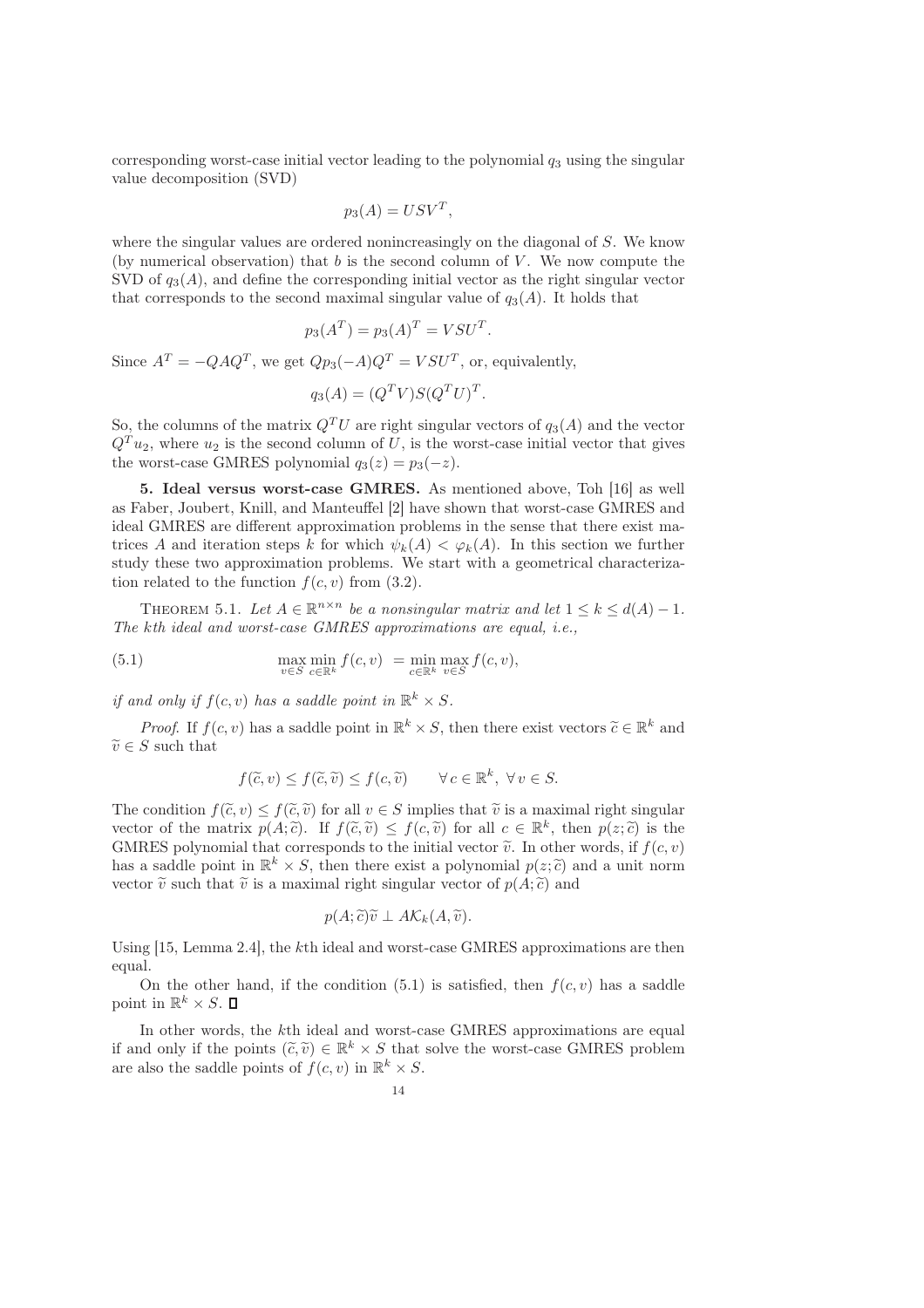We next extend the original construction of Toh [16] to obtain some further numerical examples in which  $\psi_k(A) < \varphi_k(A)$ . Note that the Toh matrix (4.1) is not diagonalizable. In particular, for  $\omega = 1$  we have  $A = XJX^{-1}$ , where

$$
\widetilde{J} = \begin{bmatrix} 1 & 1 & & \\ & 1 & & \\ & & -1 & 1 \\ & & & -1 \end{bmatrix}, \qquad X = \begin{bmatrix} \epsilon & \epsilon & \epsilon & -\epsilon \\ -2 & -1 & 0 & 1 \\ 0 & -2\epsilon & 0 & 2\epsilon \\ 0 & 4 & 0 & 0 \end{bmatrix}.
$$

One can ask whether the phenomenon  $\psi_k(A) < \varphi_k(A)$  can also appear for diagonalizable matrices. The answer is yes, since both  $\psi_k(A)$  and  $\varphi_k(A)$  are continuous functions on the open set of nonsingular matrices; see [2, Theorem 2.5 and Theorem 2.6]. Hence one can slightly perturb the diagonal of the Toh matrix (4.1) in order to obtain a diagonalizable matrix  $\widetilde{A}$  for which  $\psi_k(\widetilde{A}) < \varphi_k(\widetilde{A})$ .

For  $\omega = 1$ , the Toh matrix is an upper bidiagonal matrix with the alternating diagonal entries 1 and  $-1$ , and the alternating superdiagonal entries  $\epsilon$  and  $\epsilon^{-1}$ . One can consider such a matrix for any  $n \geq 4$ , i.e.,

$$
A = \begin{bmatrix} 1 & \varepsilon & & & \\ & -1 & \varepsilon^{-1} & & \\ & & 1 & \varepsilon & \\ & & & \ddots & \vdots \\ & & & & \ddots & \varepsilon^{\pm 1} \\ & & & & \ddots & \varepsilon^{\pm 1} \\ & & & & & \varepsilon^{\pm 1} \end{bmatrix} \in \mathbb{R}^{n \times n},
$$

and look at the values of  $\psi_k(A)$  and  $\varphi_k(A)$ . If n is even, we found numerically that  $\psi_k(A) = \varphi_k(A)$  for  $k \neq n-1$  and  $\psi_{n-1}(A) < \varphi_{n-1}(A)$ . If n is odd, then our numerical experiments showed that  $\psi_k(A) = \varphi_k(A)$  for  $k \neq n-2$  and  $\psi_{n-2}(A) < \varphi_{n-2}(A)$ . Hence for all such matrices worst-case and ideal GMRES differ from each other for exactly one k.

Inspired by the Toh matrix, we define the  $n \times n$  matrices (for any  $n \geq 2$ )

$$
J_{\lambda,\varepsilon} \equiv \left[\begin{array}{cccc} \lambda & \varepsilon & & \\ & \ddots & \ddots & \\ & & \ddots & \varepsilon \\ & & & \lambda \end{array}\right], \qquad E_{\varepsilon} \equiv \left[\begin{array}{cccc} 0 & 0 & \dots & 0 \\ \vdots & & & \vdots \\ 0 & 0 & \dots & 0 \\ \varepsilon^{-1} & 0 & \dots & 0 \end{array}\right]
$$

and use them to construct the matrix

$$
A = \begin{bmatrix} J_{1,\varepsilon} & \omega E_{\varepsilon} \\ J_{-1,\varepsilon} \end{bmatrix} \in \mathbb{R}^{2n \times 2n}, \qquad \omega > 0.
$$

One can numerically observe that here  $\psi_k(A) < \varphi_k(A)$  for all steps  $k = 3, \ldots, 2n - 1$ . As an example, we plot in Fig. 5.1 the ideal and worst-case GMRES convergence curves for  $n = 4$ , i.e., A is an  $8 \times 8$  matrix,  $\omega = 4$  and  $\varepsilon = 0.1$ . Varying the parameter  $\omega$  will influence the difference between the worst-case and ideal GMRES values in these examples. Decreasing  $\omega$  leads to a smaller difference, and increasing  $\omega$ leads to a larger difference for large  $k$ , while the two values need not differ for some small  $k$ .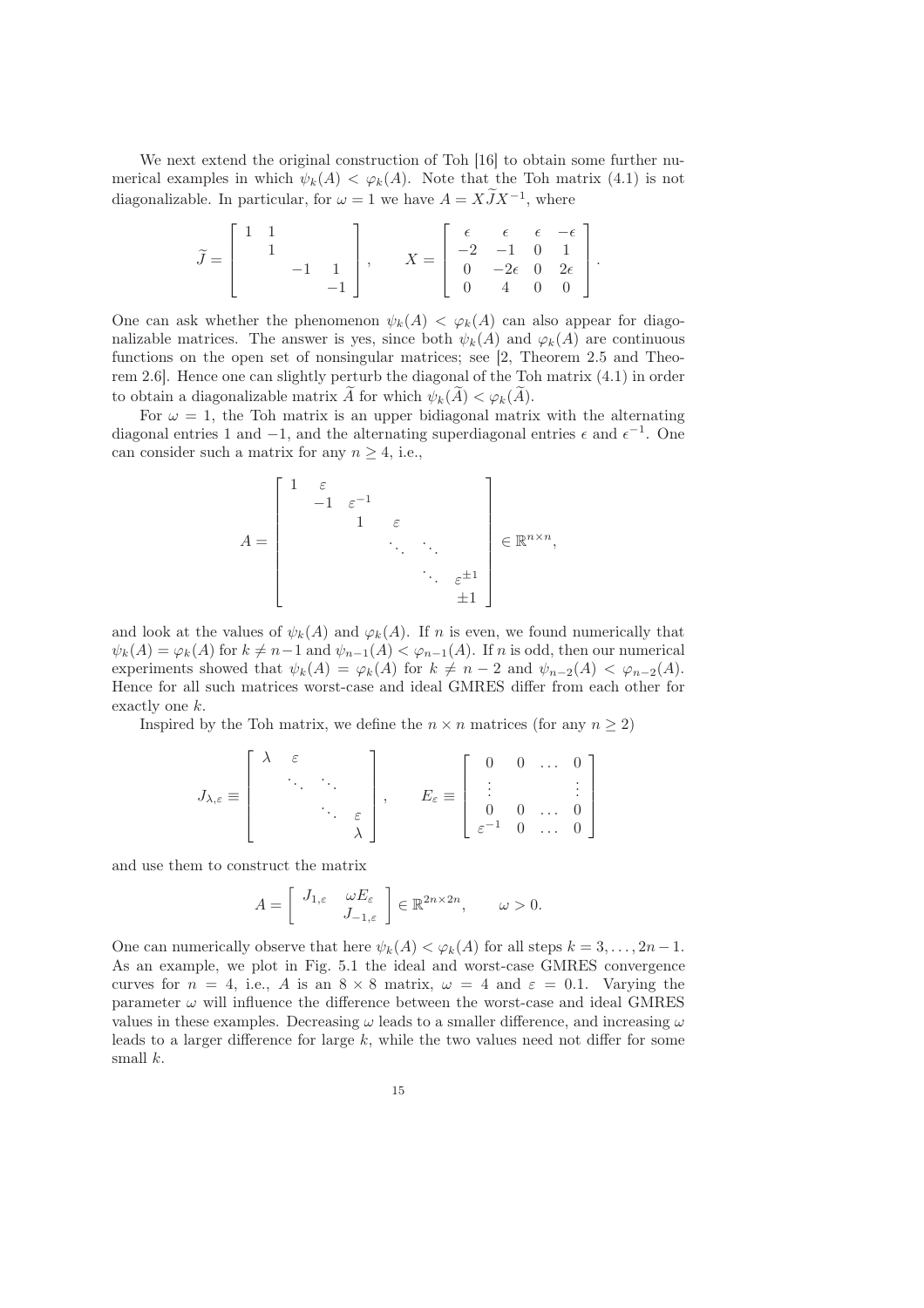

FIG. 5.1. Ideal and worst-case GMRES can differ from step 3 up to the step  $2n - 1$ .

6. Ideal and worst-case GMRES for complex vectors or polynomials. We now ask whether the values of the min-max approximation  $(1.2)$  and the max-min approximation (1.3) for a matrix  $A \in \mathbb{R}^{n \times n}$  can change if we allow the maximization over complex vectors and/or the minimization over complex polynomials. We will give a complete answer to this question in Theorems 6.1 and 6.3 below. In short, for the min-max approximation related to ideal GMRES the underlying fields of minimization and maximization do not matter, while for the max-min approximation related to worst-case GMRES different fields may in some cases indeed lead to different values. These results again indicate the different nature of the two approximation problems, and they complement (and in some sense complete) previous results in the literature dealing with the same question; see, in particular, [2, Section 2],[8, Section 3], and [20, Section 4].

Let us define

$$
\varphi_{k,\mathbb{K},\mathbb{F}}(A) \equiv \min_{p \in \pi_{k,\mathbb{K}}} \max_{\substack{b \in \mathbb{F}^n \\ \|b\|=1}} \|p(A)b\|, \qquad \psi_{k,\mathbb{K},\mathbb{F}}(A) \equiv \max_{\substack{b \in \mathbb{F}^n \\ \|b\|=1}} \min_{p \in \pi_{k,\mathbb{K}}} \|p(A)b\|,
$$

where  $K$  and  $F$  are either the real or the complex numbers. Hence, the previously used  $\varphi_k(A)$ ,  $\psi_k(A)$ , and  $\pi_k$  are now denoted by  $\varphi_{k,\mathbb{R},\mathbb{R}}(A)$  and  $\psi_{k,\mathbb{R},\mathbb{R}}(A)$ , and  $\pi_{k,\mathbb{R}}$ , respectively. We first analyze the case of  $\varphi_{k,\mathbb{K},\mathbb{F}}(A)$ .

THEOREM 6.1. For a nonsingular matrix  $A \in \mathbb{R}^{n \times n}$  and  $1 \leq k \leq d(A) - 1$ ,

$$
\varphi_{k,\mathbb{R},\mathbb{R}}(A) = \varphi_{k,\mathbb{C},\mathbb{R}}(A) = \varphi_{k,\mathbb{R},\mathbb{C}}(A) = \varphi_{k,\mathbb{C},\mathbb{C}}(A).
$$

Proof. Since

$$
\max_{\substack{b \in \mathbb{R}^n \\ \|b\|=1}} \|Bv\| = \|B\| = \max_{\substack{b \in \mathbb{C}^n \\ \|b\|=1}} \|Bv\|
$$

holds for any real matrix  $B \in \mathbb{R}^{n \times n}$ , we have  $\varphi_{k,\mathbb{R},\mathbb{R}}(A) = \varphi_{k,\mathbb{R},\mathbb{C}}(A)$ .

Next, from  $\mathbb{R} \subset \mathbb{C}$  we get immediately  $\varphi_{k,\mathbb{C},\mathbb{R}}(A) \leq \varphi_{k,\mathbb{R},\mathbb{R}}(A)$ . On the other hand, writing  $p \in \pi_{k,\mathbb{C}}$  in the form  $p = p_r + \mathbf{i} p_i$ , where  $p_r \in \pi_{k,\mathbb{R}}$  and  $p_i$  is a real polynomial of degree at most k such that  $p_i(0) = 0$ , we get

$$
\varphi_{k,\mathbb{C},\mathbb{R}}^2(A) = \min_{p \in \pi_{k,\mathbb{C}}} \max_{\substack{b \in \mathbb{R}^n \\ \|b\| = 1}} \|p(A)b\|^2 = \min_{p \in \pi_{k,\mathbb{C}}} \max_{\substack{b \in \mathbb{R}^n \\ \|b\| = 1}} \left( \|p_r(A)b\|^2 + \|p_i(A)b\|^2 \right)
$$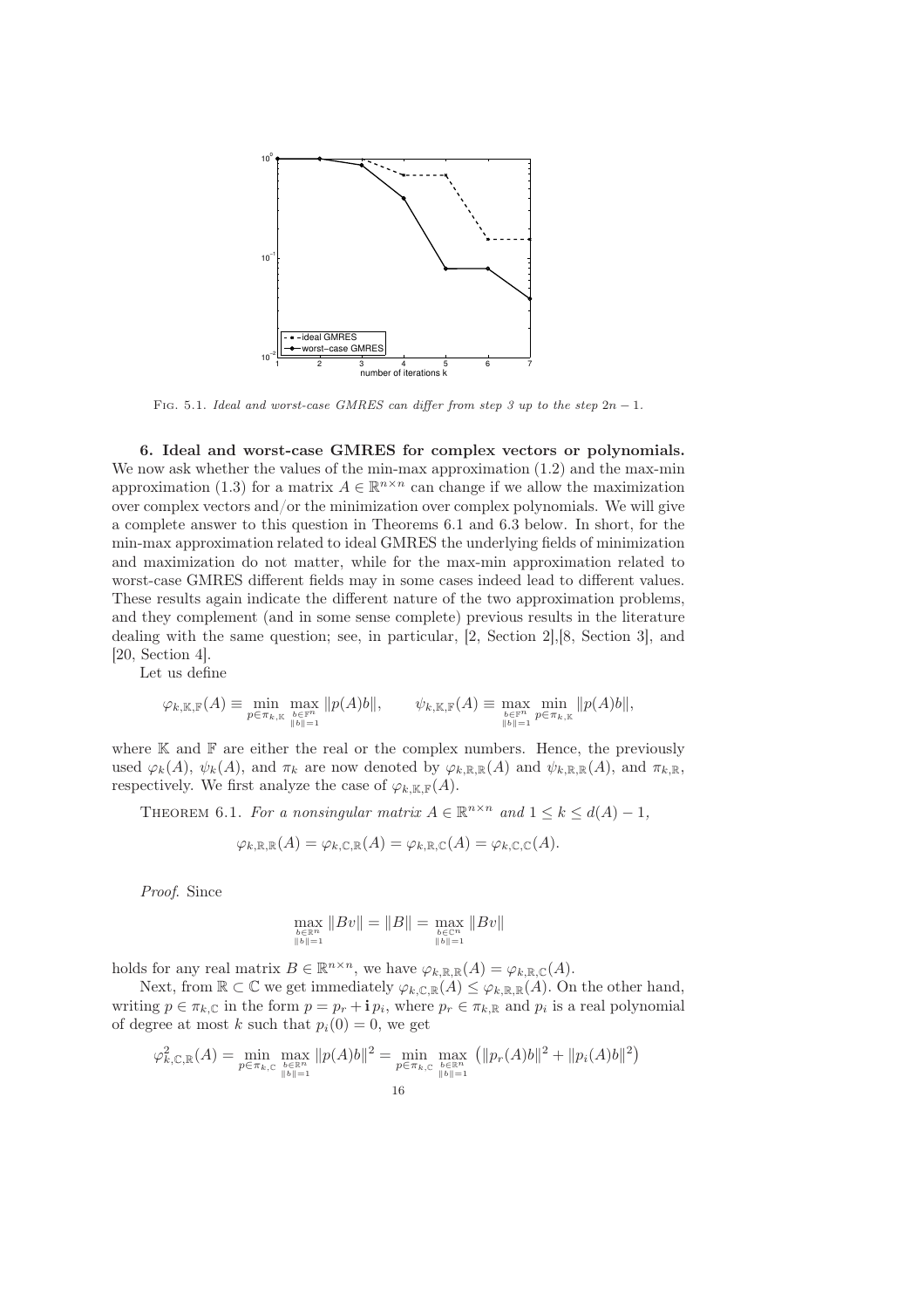$$
\geq \min_{p_r \in \pi_{k,\mathbb{R}} \max_{\substack{b \in \mathbb{R}^n \\ \|b\|=1}} \|p_r(A)b\|^2 = \varphi_{k,\mathbb{R},\mathbb{R}}^2(A),
$$

so that  $\varphi_{k,\mathbb{C},\mathbb{R}}(A) = \varphi_{k,\mathbb{R},\mathbb{R}}(A)$ . Finally, from [7, Theorem 3.1] we obtain  $\varphi_{k,\mathbb{R},\mathbb{R}}(A) =$  $\varphi_{k,\mathbb{C},\mathbb{C}}(A)$ .  $\square$ 

Since the value of  $\varphi_{k,\mathbb{K},\mathbb{F}}(A)$  does not change when choosing for K and F real or complex numbers, we will again use the simple notation  $\varphi_k(A)$  in the following text. The situation for the quantities corresponding to the worst-case GMRES approximation is more complicated. Our proof of this fact uses the following lemma.

LEMMA 6.2. If  $A = A(\omega, \varepsilon)$  is the Toh matrix defined in (4.1) and

(6.1) 
$$
B \equiv \left[ \begin{array}{cc} A & 0 \\ 0 & A \end{array} \right],
$$

then  $\psi_{3,\mathbb{R},\mathbb{R}}(B) = \varphi_3(A)$ .

*Proof.* Using the structure of B it is easy to see that  $\psi_{k,\mathbb{R},\mathbb{R}}(B) \leq \varphi_k(A)$  for any k. To prove the equality, it suffices to find a real unit norm vector  $w$  with

(6.2) 
$$
\min_{p \in \pi_{3,\mathbb{R}}} ||p(B)w|| = \varphi_3(A) = \min_{p \in \pi_{3,\mathbb{R}}} ||p(A)||.
$$

The solution  $p_*$  of the ideal GMRES problem on the right hand side of (6.2) is given by (4.3). Toh showed in [16, p. 32] that  $p_*(A)$  has a twofold maximal singular value  $\sigma$ , and that the corresponding right and left singular vectors are given (up to a normalization) by

$$
[v_1, v_2] = \begin{bmatrix} 0 & \omega \\ \omega & 0 \\ 0 & -2 \\ -2 & 0 \end{bmatrix}, \qquad [u_1, u_2] = \begin{bmatrix} 0 & 2 \\ 2 & 0 \\ 0 & -\omega \\ -\omega & 0 \end{bmatrix},
$$

i.e.,  $\sigma u_1 = p_*(A)v_1$  and  $\sigma u_2 = p_*(A)v_2$ , where  $\sigma = ||p_*(A)||$ . Let us define

$$
w \equiv \begin{bmatrix} v_1 \\ v_2 \end{bmatrix} / \left\| \begin{bmatrix} v_1 \\ v_2 \end{bmatrix} \right\|, \qquad q(z) \equiv p_*(z).
$$

Using

$$
q(B)\left[\begin{array}{c}v_1\\v_2\end{array}\right]=\sigma\left[\begin{array}{c}u_1\\u_2\end{array}\right]\quad\text{and}\quad\left\|\left[\begin{array}{c}v_1\\v_2\end{array}\right]\right\|=\left\|\left[\begin{array}{c}u_1\\u_2\end{array}\right]\right\|,
$$

we see that  $||q(B)w|| = \sigma$ . To prove (6.2) it is sufficient to show that q is the third GMRES polynomial for B and w, i.e., that q satisfies  $q(B)w \perp B^jw$  for  $j = 1, 2, 3$ , or, equivalently,

$$
\begin{bmatrix} u_1 \\ u_2 \end{bmatrix}^T \begin{bmatrix} A^j & 0 \\ 0 & A^j \end{bmatrix} \begin{bmatrix} v_1 \\ v_2 \end{bmatrix} = u_1^T A^j v_1 + u_2^T A^j v_2 = 0, \quad j = 1, 2, 3.
$$

Using linear algebra calculations we get  $u_1^T A v_1 = -4\omega = -u_2^T A v_2$ , and

$$
0 = u_1^T A^2 v_1 = u_2^T A^2 v_2 = u_1^T A^3 v_1 = u_2^T A^3 v_2.
$$
  
17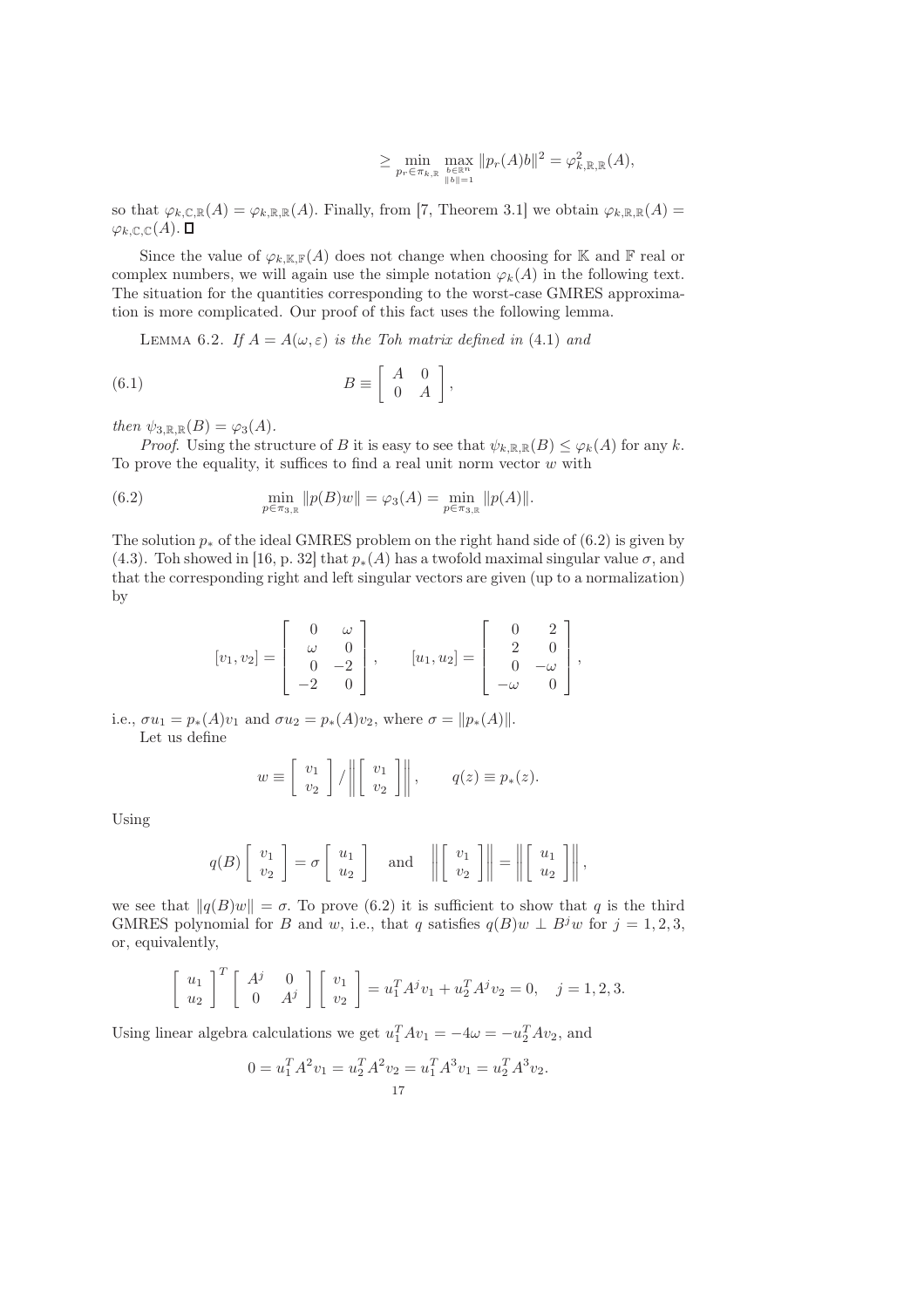Therefore, we have found a unit norm initial vector  $w$  and the corresponding third GMRES polynomial q such that  $||q(B)w|| = \varphi_3(A)$ .  $\Box$ 

We next analyze the quantities  $\psi_{k,\mathbb{K},\mathbb{F}}(A)$ .

THEOREM 6.3. For a nonsingular matrix  $A \in \mathbb{R}^{n \times n}$  and  $1 \leq k \leq d(A) - 1$ ,

$$
\psi_{k,\mathbb{R},\mathbb{R}}(A) = \psi_{k,\mathbb{C},\mathbb{R}}(A) \leq \psi_{k,\mathbb{C},\mathbb{C}}(A) \leq \psi_{k,\mathbb{R},\mathbb{C}}(A) \leq \varphi_k(A),
$$

where the first and the second inequality can be strict.

*Proof.* For a real initial vector  $b$ , the corresponding GMRES polynomial is uniquely determined and real. This implies  $\psi_{k,\mathbb{C},\mathbb{R}}(A) = \psi_{k,\mathbb{R},\mathbb{R}}(A)$ . Next, from [7, Theorem 3.1] it follows that  $\psi_{k,\mathbb{R},\mathbb{R}}(A) \leq \psi_{k,\mathbb{C},\mathbb{C}}(A)$ . Finally, using  $\mathbb{R} \subset \mathbb{C}$  we get  $\psi_{k,\mathbb{C},\mathbb{C}}(A) \leq \psi_{k,\mathbb{R},\mathbb{C}}(A)$ . It remains to show that the first and the second inequality can be strict, and that  $\psi_{k,\mathbb{R},\mathbb{C}}(A) \leq \varphi_k(A)$ .

For the first inequality, as shown in [20, Section 4], there exist real matrices A and certain complex (unit norm) initial vectors b for which  $\min_{p \in \pi_{k,\mathbb{C}}} ||p(A)b|| = 1$ for  $k = 1, \ldots, n - 1$  (complete stagnation), while such complete stagnation does not occur for any real (unit norm) initial vector. Therefore, there are matrices for which  $\psi_{k,\mathbb{C},\mathbb{R}}(A) < \psi_{k,\mathbb{C},\mathbb{C}}(A).$ 

To show that the second inequality can be strict, we note that for any  $A \in \mathbb{R}^{n \times n}$ , the corresponding matrix  $B \in \mathbb{R}^{2n \times 2n}$  of the form  $(6.1)$ , and  $1 \leq k \leq d(A) - 1$ ,

$$
\psi_{k,\mathbb{R},\mathbb{C}}^{2}(A) = \max_{\substack{b \in \mathbb{C}^{n} \\ \|b\|=1}} \min_{p \in \pi_{k,\mathbb{R}}} ||p(A)b||^{2} = \max_{\substack{u,v \in \mathbb{R}^{n} \\ \|u\|^{2}+ \|v\|^{2}=1}} \min_{p \in \pi_{k,\mathbb{R}}} ||p(A)(u + iv)||^{2}
$$

$$
= \max_{\substack{u,v \in \mathbb{R}^{n} \\ \|u\|^{2}+\|v\|^{2}=1}} \min_{p \in \pi_{k,\mathbb{R}}} (||p(A)u||^{2} + ||p(A)v||^{2})
$$

$$
(6.3) = \max_{\substack{v \in \mathbb{R}^{2n} \\ \|v\|=1}} \min_{p \in \pi_{k,\mathbb{R}}} ||p(B)v||^{2} = \psi_{k,\mathbb{R},\mathbb{R}}^{2}(B).
$$

Now let A be the Toh matrix (4.1) and  $k = 3$ . Toh showed in [16, Theorem 2.2] that for any unit norm  $b \in \mathbb{C}^4$  and the corresponding third GMRES polynomial  $p_b \in \pi_{3,\mathbb{C}}$ ,

$$
||p_b(A)b|| < \varphi_3(A).
$$

Hence  $\psi_{3,\mathbb{C},\mathbb{C}}(A) < \varphi_3(A)$ . Lemma 6.2 and equation (6.3) imply  $\varphi_3(A) = \psi_{3,\mathbb{R},\mathbb{C}}(A)$ for the Toh matrix, and, therefore, the second inequality can be strict.

Finally, since  $||p(A)|| = ||p(B)||$  for any polynomial p, we get  $\varphi_3(B) = \varphi_3(A)$ , and, using (6.3),  $\psi_{3,\mathbb{R},\mathbb{C}}(A) = \psi_{3,\mathbb{R},\mathbb{R}}(B) \leq \varphi_3(B) = \varphi_3(A).$ Л

We do not know whether the first and the second inequality in Theorem 6.3 can be strict simultaneously, i.e., can both be strict for the same  $A$  and  $k$ . Concerning the last inequality in Theorem 6.3, we are in fact able to prove that  $\psi_{k,\mathbb{R},\mathbb{C}}(A) = \varphi_k(A)$ . Since the techniques used in this proof are beyond the scope of this paper, we will publish it elsewhere.

Our proof concerning the strictness of the first inequality in the previous theorem relied on a numerical example given in [20, Section 4]. We will now give an alternative construction based on the non-uniqueness of the worst-case GMRES polynomial, which will lead to an example with  $\psi_{k,\mathbb{R},\mathbb{R}}(A) < \psi_{k,\mathbb{R},\mathbb{C}}(A)$ .

Suppose that A is a real matrix for which in a certain step k two different worstcase polynomials  $p_b \in \pi_{k,\mathbb{R}}$  and  $p_c \in \pi_{k,\mathbb{R}}$  with corresponding real unit norm initial vectors  $b$  and  $c$  exist, so that

$$
\psi_{k,\mathbb{R},\mathbb{R}}(A) = ||p_b(A)b|| = ||p_c(A)c||.
$$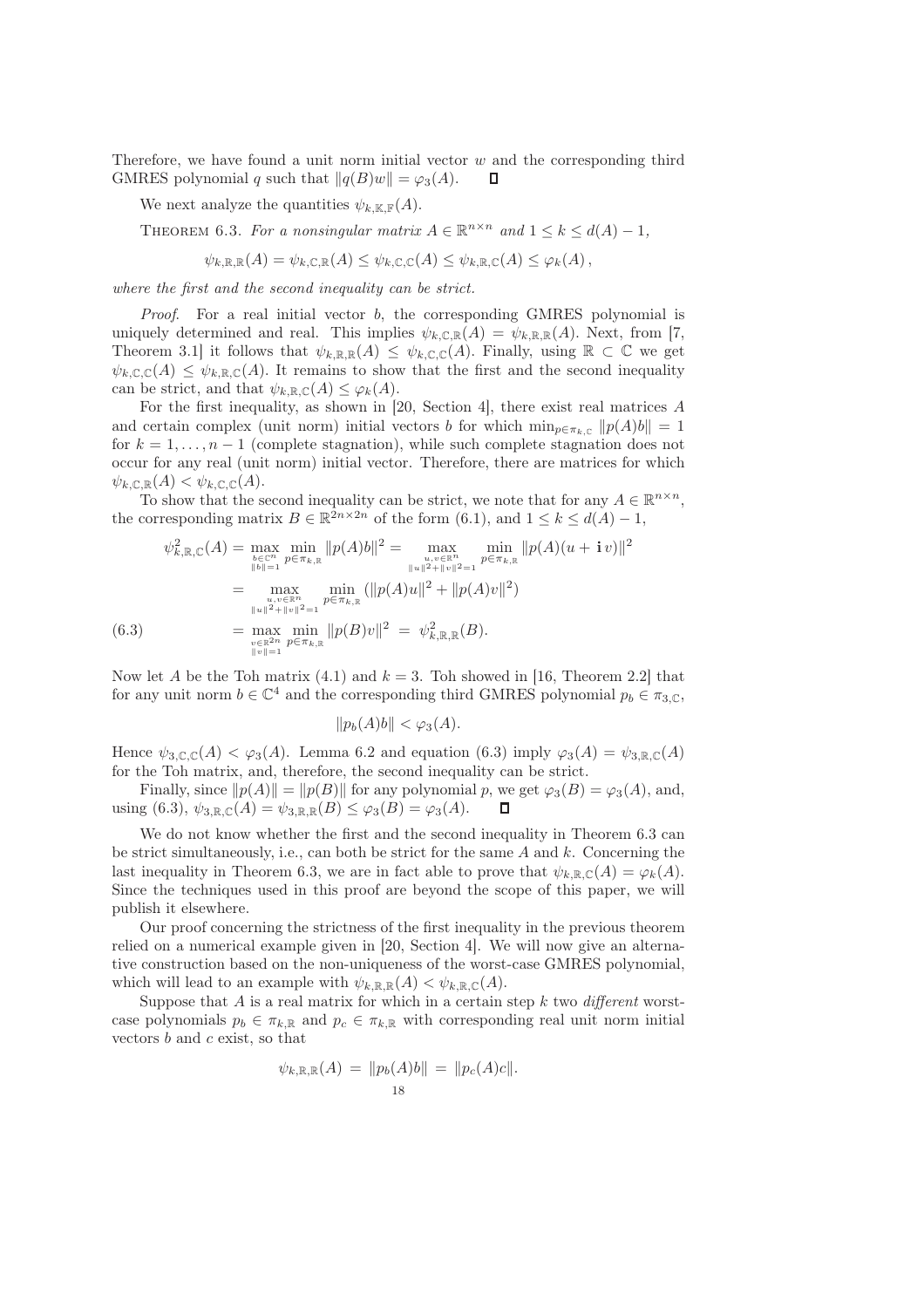

Fig. 6.1. Illustration of the value of  $(6.5)$  and different quantities from Theorem 6.3 for the Toh matrix  $A(1.0, 0.1)$  in  $(4.1)$  and  $k = 3$ .

Note that since  $p_b$  and  $p_c$  are the uniquely determined GMRES polynomials that solve the problem (1.1) for the corresponding real initial vectors, it holds that

(6.4) 
$$
||p_b(A)b|| < ||p(A)b||, \qquad ||p_c(A)c|| < ||p(A)c||
$$

for any polynomial  $p \in \pi_{k,\mathbb{C}} \setminus \{p_b, p_c\}.$ 

Writing any complex vector  $w \in \mathbb{C}^n$  in the form  $w = (\cos \theta) u + \mathbf{i} (\sin \theta) v$ , with  $u, v \in \mathbb{R}^n$ ,  $||u|| = ||v|| = 1$ , we get

$$
\psi_{k,\mathbb{R},\mathbb{C}}^{2}(A) = \max_{w \in \mathbb{C}^{n} \atop \|w\|=1} \min_{p \in \pi_{k,\mathbb{R}}} \|p(A)b\|^{2}
$$
  
\n
$$
= \max_{\substack{\theta \in \mathbb{R}, u, v \in \mathbb{R}^{n} \atop \|u\|=\|v\|=1}} \min_{p \in \pi_{k,\mathbb{R}}} (\cos^{2} \theta \|p(A)u\|^{2} + \sin^{2} \theta \|p(A)v\|^{2})
$$
  
\n
$$
\geq \max_{\theta \in \mathbb{R}} \min_{p \in \pi_{k,\mathbb{R}}} (\cos^{2} \theta \|p(A)b\|^{2} + \sin^{2} \theta \|p(A)c\|^{2})
$$
  
\n
$$
> (\cos^{2} \theta) \psi_{k,\mathbb{R},\mathbb{R}}^{2}(A) + (\sin^{2} \theta) \psi_{k,\mathbb{R},\mathbb{R}}^{2}(A) = \psi_{k,\mathbb{R},\mathbb{R}}^{2}(A),
$$

where the strict inequality follows from  $(6.4)$  and from the fact that  $||p(A)b||^2$  and  $||p(A)c||^2$  do not attain their minima for the same polynomial.

To demonstrate the strict inequality  $\psi_{k,\mathbb{R},\mathbb{R}}(A) < \psi_{k,\mathbb{R},\mathbb{C}}(A)$  numerically we use the Toh matrix (4.1) with  $\varepsilon = 0.1$  and  $\omega = 1$ , and  $k = 3$ . Let b and c be the corresponding two different worst-case initial vectors introduced in Section 4. We vary θ from 0 to π and compute the quantities

(6.5) 
$$
\min_{p \in \pi_{3,\mathbb{R}}} \left( \cos^2 \theta \, \|p(A)b\|^2 + \sin^2 \theta \, \|p(A)c\|^2 \right) = \min_{p \in \pi_{3,\mathbb{R}}} \|p(B)g_{\theta}\|^2,
$$

where

$$
B = \left[ \begin{array}{cc} A & 0 \\ 0 & A \end{array} \right] \quad \text{and} \quad g_{\theta} = \left[ \begin{array}{c} (\cos \theta) b \\ (\sin \theta) c \end{array} \right].
$$

In Fig. 6.1 we can see clearly, that for  $\theta \notin \{0, \pi/2, \pi\}$  the value of (6.5) is strictly larger than  $\psi_{3,\mathbb{R},\mathbb{R}}(A) = 0.4579$  (dashed line). Numerical computations predict that  $\psi_{3,\mathbb{R},\mathbb{R}}(A) = \psi_{3,\mathbb{C},\mathbb{C}}(A)$  for the Toh matrix. Finally, Lemma 6.2 and equation (6.3) imply  $\psi_{3,\mathbb{R},\mathbb{C}}(A) = \psi_{3,\mathbb{R},\mathbb{R}}(B) = \varphi_3(A)$  (dash-dotted line).

Acknowledgements. We thank Michael Eiermann and two anonymous referees for very helpful corrections and suggestions.